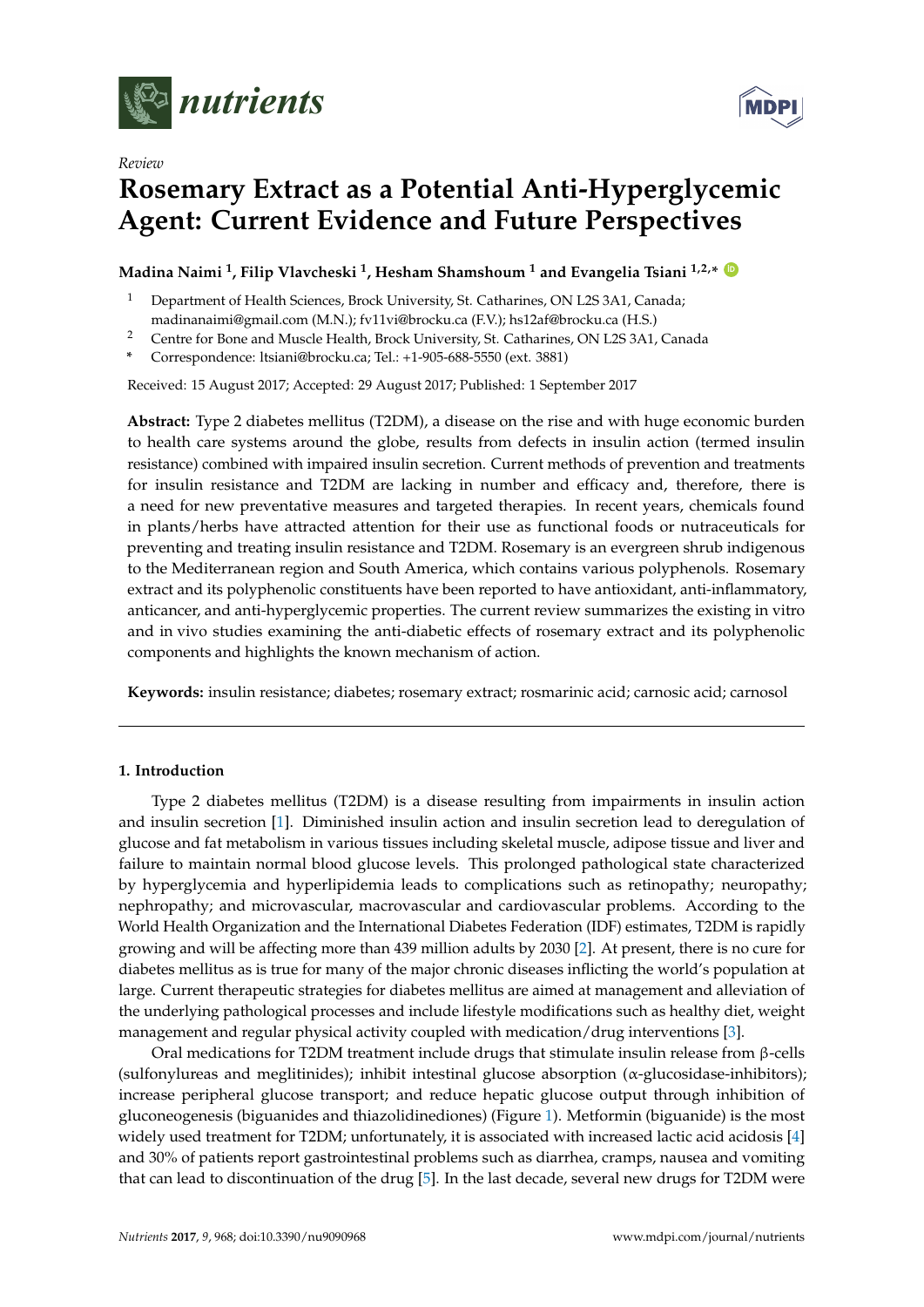introduced. Dipeptidyl peptide 4 (DDP-4) inhibitors or gliptins (sitagliptin, saxagliptin, and linagliptin) inhibit glucagon release resulting in reduced blood glucose levels, however significant side effects include increased risk of heart failure, pancreatitis and pancreatic cancer [\[6\]](#page-14-5). Moreover, glucagon-like peptide 1 (GLP-1) receptor agonists (lxenatide and liraglutide) stimulate insulin and inhibit glucagon release thereby lowering the blood glucose levels. Although GLP-1 agonists have lower risk of hypoglycemia compared to sulfonylureas and meglitinides, they work in the same pathway as DPP-4 inhibitors and there are concerns of an increased risk of pancreatitis and pancreatic cancer [\[7\]](#page-14-6). Oral sodium-glucose cotransporter 2 (SGLT2) inhibitors (canagliflozin and dapagliflozin) are the newest anti-diabetic drugs, and work by endorsing urinary glucose excretion and inhibiting renal glucose reabsorption. Although they show promising results for T2DM therapy, their side-effects may include severe urinary tract infections, ketoacidosis and hypotension [\[8](#page-14-7)[,9\]](#page-14-8).



<span id="page-1-0"></span>

**Figure 1.** Target tissues and mechanism of action of current anti-diabetic drugs. **Figure 1.** Target tissues and mechanism of action of current anti-diabetic drugs.

Overall, there is a continued interest to find more effective drugs with less side effects. On the Overall, there is a continued interest to find more effective drugs with less side effects. On the other hand, despite the availability of various compounds to manage T2DM, the disease is a global other hand, despite the availability of various compounds to manage T2DM, the disease is a global health problem with 50% of the affected individuals living in poverty stricken areas in Africa and health problem with 50% of the affected individuals living in poverty stricken areas in Africa and Asia and therefore there is an urgent need to find effective but less expensive medicine. The study of novel compounds that can exert an insulin-like effect, increase insulin sensitivity and even improve efficacy of existing medication at lower doses and reduce their adverse effects is highly desired and they will widen the spectrum of preventative and treatment options for insulin resistance and T2DM.

The use of plants for healing purposes predates recording history and forms the origin of much The use of plants for healing purposes predates recording history and forms the origin of much of modern medici[ne](#page-14-9) [10]. Phytotherapy is still the mainstay of about 75-80% of the world's population centralized in developing countries for primary health care. Notably, in the last few years, there has been a major rise in phytotherapy in the developed world. In Germany and France, many herbs and herbal extracts are used as prescription drugs and their sales in the countries of the European Union were around 6 bill[ion](#page-14-9) in 1991 and might be over 20 billion [do](#page-14-10)llars now [10,11].

Many conventional drugs originate from plant sources including aspirin (from willow tree bark), Many conventional drugs originate from plant sources including aspirin (from willow tree bark), digoxin (from foxglove), quinine (from cinchona bark), and morphine (from the opium poppy). Prior digoxin (from foxglove), quinine (from cinchona bark), and morphine (from the opium poppy). Prior to and after the discovery of insulin, herbs with hypoglycemic effects have been used in folk medicine and are still prevalent. As evidence of this concept, metformin, which is the first line of treatment for T2DM, was purified from the French lilac *Galega officinalis* L. T2DM, was purified from the French lilac *Galega officinalis* L.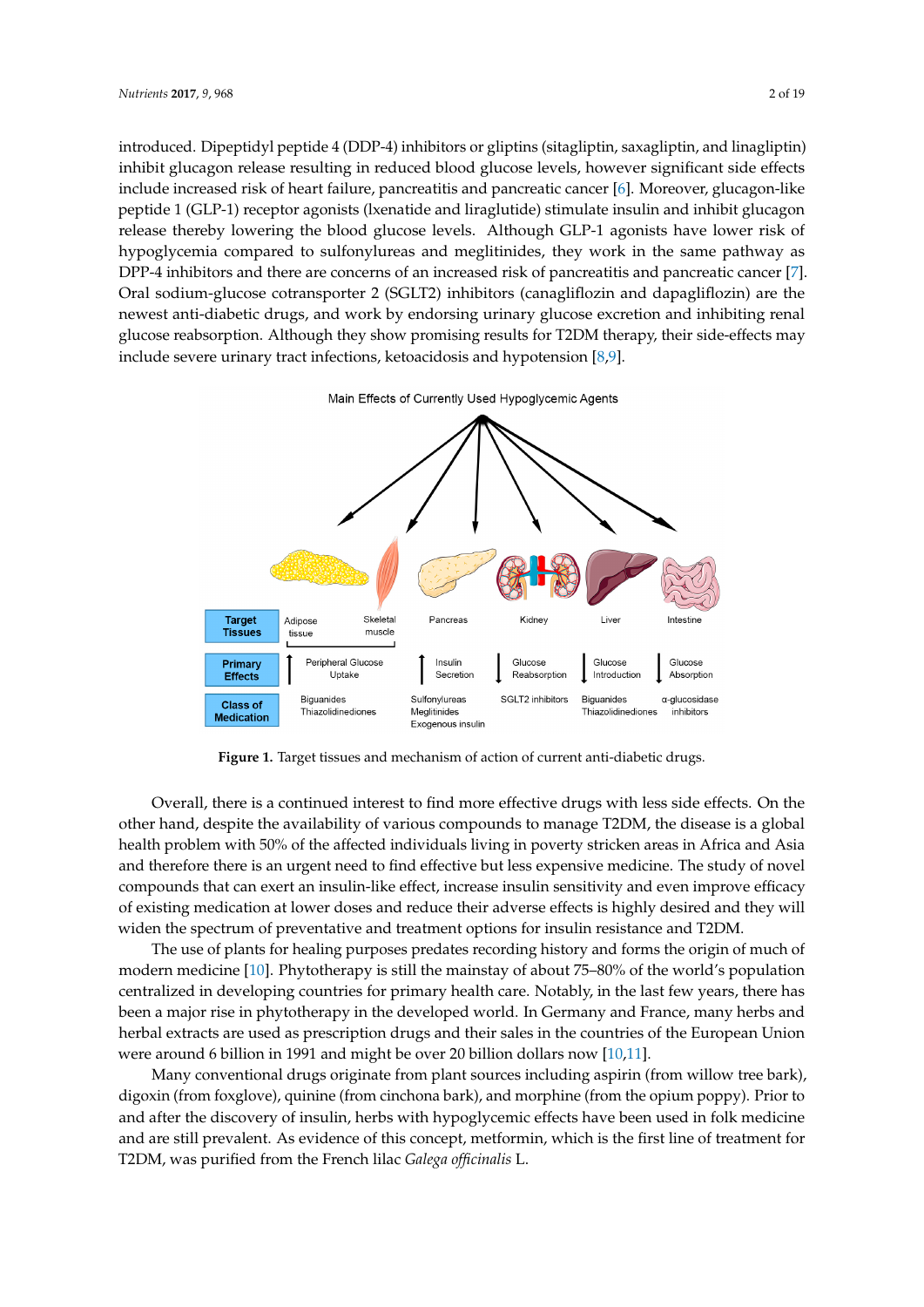The development of drugs from plants continues, with drug companies engaged in large-scale pharmacologic screening of various plants including herbs. Any part of a plant, including leaves, stems, flowers, roots, and seeds can be formulated as raw material or extracts. Maceration of plants with water, alcohol or other solvents results in extraction of their active pharmaceutical ingredients including fatty acids, sterols, alkaloids, polyphenols, glycosides, saponins, and others [\[10\]](#page-14-9). Recently, a web server [\(http://bio-hpc.eu/dia-db\)](http://bio-hpc.eu/dia-db) has been established that can be used to predict diabetes-related bioactive compounds. The prediction is accomplished by: (1) inverse virtual screening of the input molecule chosen by the user against a set of protein targets identified as key elements in diabetes; and (2) by comparing it to the database of anti-diabetic drugs. This website could be utilized in plant extracts to explore the anti-diabetic potential of specific phytochemical contents of the extract.

#### **2. Phenolic Compounds of Rosemary**

Rosemary (*Rosmarinus officinalis* L.) is an aromatic, evergreen shrub plant belonging to the labiatae family (Lamiaceae) and indigenous to the Mediterranean region and South America [\[12–](#page-14-11)[16\]](#page-15-0). The fresh and dried leaves have been extensively used as seasoning as well as in traditional medicine [\[16\]](#page-15-0). Historically, rosemary has been used medicinally to treat renal colic and dysmenorrhea, stimulate hair growth and relieve symptoms caused by respiratory disorders [\[12,](#page-14-11)[14,](#page-14-12)[17\]](#page-15-1). Today, rosemary extract is often used in aromatherapy to treat anxiety-related conditions and increase alertness [\[15](#page-14-13)[,17\]](#page-15-1).

Formulations of rosemary include the raw leaves, and extracts of rosemary. Conventional extraction methods such as hydrodistillation, decoction and maceration along with other methods including pressurized liquid extract, enzyme-assisted extraction, nanofiltration and solid-phase extraction have been employed to extract polyphenols from plant materials [\[10,](#page-14-9)[18\]](#page-15-2).

Rosemary extract (RE) contains different classes of polyphenols including phenolic acids, flavonoids and phenolic terpenes [\[18](#page-15-2)[–22\]](#page-15-3) (Table [1\)](#page-3-0). Phenolic acids include: (a) the hydroxycinnamic acids: rosmarinic acid, chlorogenic acid, p-coumaric acid, m-hydroxybenzoic acid, coumaroylquinic acid, ferulic acid and coumaric acid; (b) the hydroxybenzoic acids: vanillic acid, syringic acid, caffeic acid, protocatechuic acid, dicaffeoylquinic; acid and (c) the hydroxyphenylacetic acids: homovanillic acid and p-hydroxybenzoic acid. Flavonoids include the flavones: apigenin, luteolin, hispidulin and genkwanin. In addition, they include the flavonols: rutin, kaempferol, kaempferol-3-*O*-rutinoside, naringenin-*C*-hexoside, hesperetin, apigenin-7-*O*-glucoside, quercetin, isorhamnetin-3-*O*-hexoside, apigenin-acetylglucosidase, isohamnetin-lutelion, and isorhamnetin-luteolin [\[18,](#page-15-2)[21,](#page-15-4)[22\]](#page-15-3). Phenolic terpenes found in rosemary include diterpenes such as carnosol, carnosic acid, rosmanol, epirosmanol, isorosmanol, rosemaridiphenol, rosmadial, Methoxycarnosol and Methoxycarnosate [\[18,](#page-15-2)[21,](#page-15-4)[22\]](#page-15-3). In addition, triterprnres such as betulinic acid, oleanolic acid, and ursolic acid (Table [1\)](#page-3-0) [\[23](#page-15-5)[,24\]](#page-15-6).

The polyphenols found in highest quantity in RE are carnosic acid (CA), carnosol (COH) and rosmarinic acid (RA) (Figure [2\)](#page-4-0) [\[22](#page-15-3)[,25\]](#page-15-7) and their production is influenced by growth conditions such as sunlight exposure, soil quality, and water availability [\[10\]](#page-14-9). Furthermore, anatomical regions of this herbal plant have varying levels of total phenolic content whereby the leaves contain the highest concentration of polyphenols in comparison to stem, branch and flower regions [\[26\]](#page-15-8). On the other hand, the choice of solvent and extraction method affects the chemical composition of the extract with the possibility of losing lipid soluble chemicals by an aqueous-based extraction method and water soluble chemicals by nonpolar solvent (ethanol, methanol)-based extraction. Regardless of the extraction method used, RE has been shown to have antioxidant, anti-inflammatory, anti-microbial, anti-tumorigenic, and anti-hyperglycemic properties. These biological effects are highly correlated with the polyphenolic content and CA, COH and RA are suggested to be responsible. The present review focuses on the existing studies examining the anti-diabetic effects of RE. Studies examining the anti-diabetic properties of CA, COH and RA are also included. In the following sections, in vitro and in vivo animal and human studies are presented.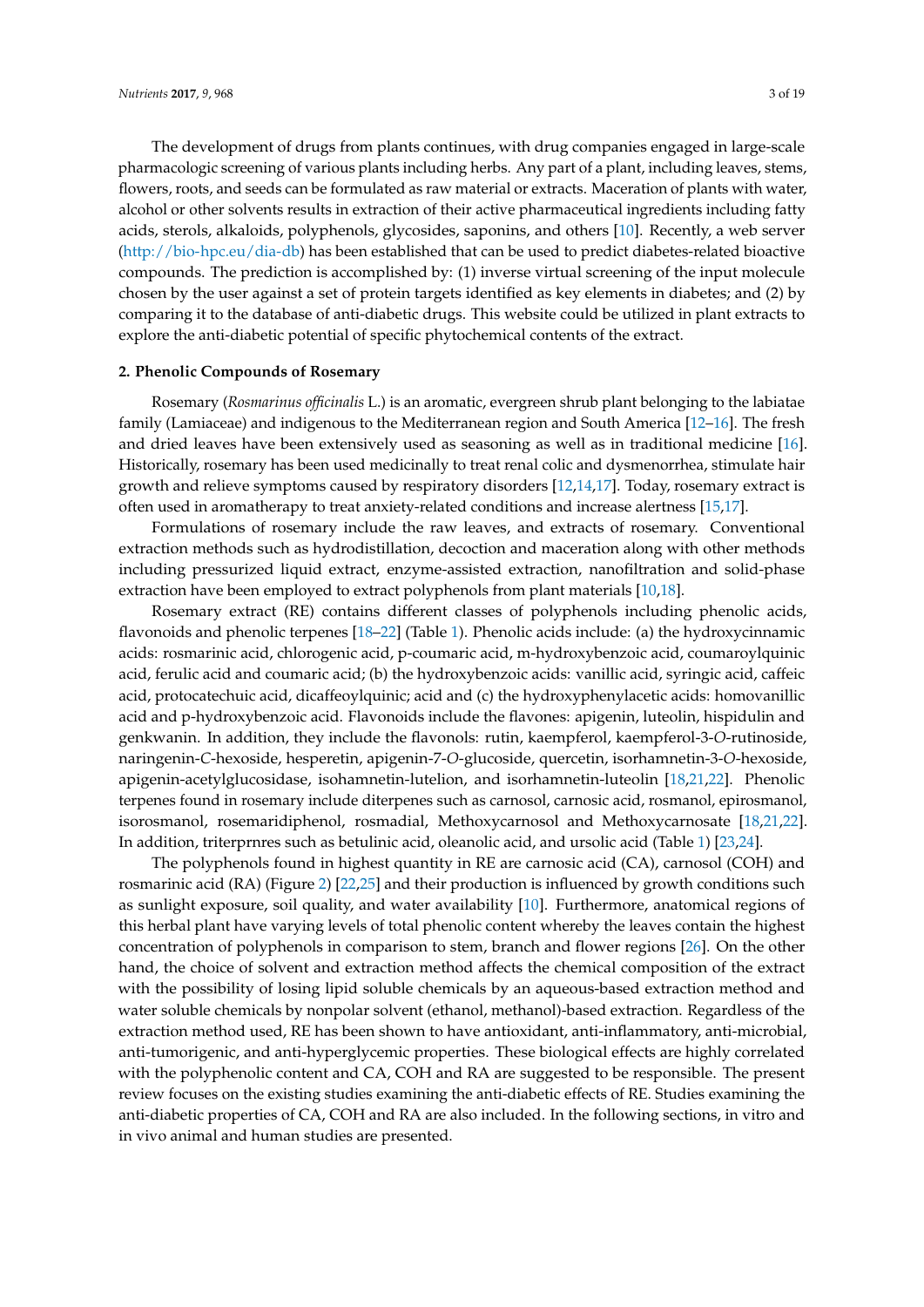<span id="page-3-0"></span>

| Polyphenols                                            |                                                                 |                                             |                                           |                                                                |                                                 |                                               |
|--------------------------------------------------------|-----------------------------------------------------------------|---------------------------------------------|-------------------------------------------|----------------------------------------------------------------|-------------------------------------------------|-----------------------------------------------|
| <b>Phenolic Acids</b>                                  |                                                                 | Flavonoids                                  |                                           | <b>Phenolic Terpenes</b>                                       |                                                 |                                               |
| Hydroxycinnamic<br>Acids                               | Hydroxybenzoic<br>Acids                                         | Hydroxyphenylacetic<br>Acids                | <b>Flavones</b>                           | <b>Flavonols</b>                                               | <b>Diterpenes</b>                               | Triterprnres                                  |
| Rosmarinic acid<br>$(C_{18}H_{16}O_8)[18]$             | Vanillic acid<br>$(C_8H_{18}O_4)$ [22]                          | Homovanillic acid<br>$(C_9H_{10}O_4)$ [22]  | Apigenin<br>$(C_{27}H_{30}O_{15})$ [18]   | Rutin ( $C_{27}H_{30}O_{16}$ ) [18]                            | Carnosol $(C_{20}H_{26}O_4)$<br>[18, 21, 22]    | Betulinic acid<br>$(C_{30}H_{48}O_3)$ [23,24] |
| Chlorogenic acid<br>$(C_{16}H_{18}O_9)$ [18,21,22]     | Syringic acid<br>$(C_9H_{10}O_5)$ [18,21,22]                    | p-Hydroxybenzoic<br>acid $(C_7H_6O_3)$ [22] | Luteolin $(C_{15}H_{10}O_6)$<br>[18]      | Kaempferol $(C_{15}H_{10}O_6)$<br>[18, 21, 22]                 | Carnosic acid<br>$(C_{20}H_{28}O_4)$ [18,21,22] | Oleanolic acid<br>$(C_{30}H_{48}O_3)$ [23,24] |
| o-,m-,p-Coumaric<br>acid $(C_9H_8O_3)$<br>[18, 21, 22] | Caffeic acid $(C_9H_7O_4)$<br>[18, 21, 22]                      |                                             | Hispidulin<br>$(C_{16}H_{12}O_6)$ [23,24] | Kaempferol-3-O-rutinoside<br>$(C_{27}H_{30}O_{15})$ [18,21,22] | Rosmanol $(C_{20}H_{26}O_5)$<br>[18, 21, 22]    | Ursolic acid<br>$(C_{30}H_{48}O_3)$ [23,24]   |
| m-Hydroxybenzoic<br>acid $(C_7H_6O_3)$<br>[18, 21, 22] | Protocatechuic acid<br>$(C_7H_6O_4)$ [18,21,22]                 |                                             | Genkwanin<br>$(C_{16}H_{12}O_5)$ [23,24]  | Naringenin-C-hexoside<br>$(C_{21}H_{22}O_{10})$ [21,22]        | Epirosmanol $(C_{20}H_{26}O_5)$<br>[21, 22]     |                                               |
| Coumaroylqunic acid<br>$(C_{16}H_{18}O_8)$ [21,22]     | Dicaffeoylquinic acid<br>$(C_{25}H_{24}O_{12})$<br>[18, 21, 22] |                                             |                                           | Hesperetin $(C_{28}H_{34}O_{15})$<br>[18]                      | Isorosmanol $(C_{20}H_{26}O_5)$<br>[18, 21, 22] |                                               |
| Ferulic acid<br>$(C_{16}H_{20}O_9)$ [21,22]            |                                                                 |                                             |                                           | Apigenin-7-O-glucoside<br>$(C_{21}H_{20}O_{10})$ [18]          | Rosmaridiphenol<br>$(C_{20}H_{28}O_3)$ [18]     |                                               |
|                                                        |                                                                 |                                             |                                           | Quercetin $(C_{15}H_{10}O_7)$ [18]                             | Rosmadial $(C_{20}H_{24}O_5)$<br>[18]           |                                               |
|                                                        |                                                                 |                                             |                                           | Isorhamnetin-3-O-hexoside<br>$(C_{22}H_{22}O_{12})$ [23,24]    | Methoxycarnosol [23,24]                         |                                               |
|                                                        |                                                                 |                                             |                                           | Apigenin-acetylglucosidase<br>[23, 24]                         | Methoxycarnosate<br>[23, 24]                    |                                               |
|                                                        |                                                                 |                                             |                                           | Isohamnetin-lutelion [23,24]                                   |                                                 |                                               |
|                                                        |                                                                 |                                             |                                           | Isorhamnetin-luteolin<br>[23, 24]                              |                                                 |                                               |

# **Table 1.** Polyphenolic profile of Rosemary extract (RE).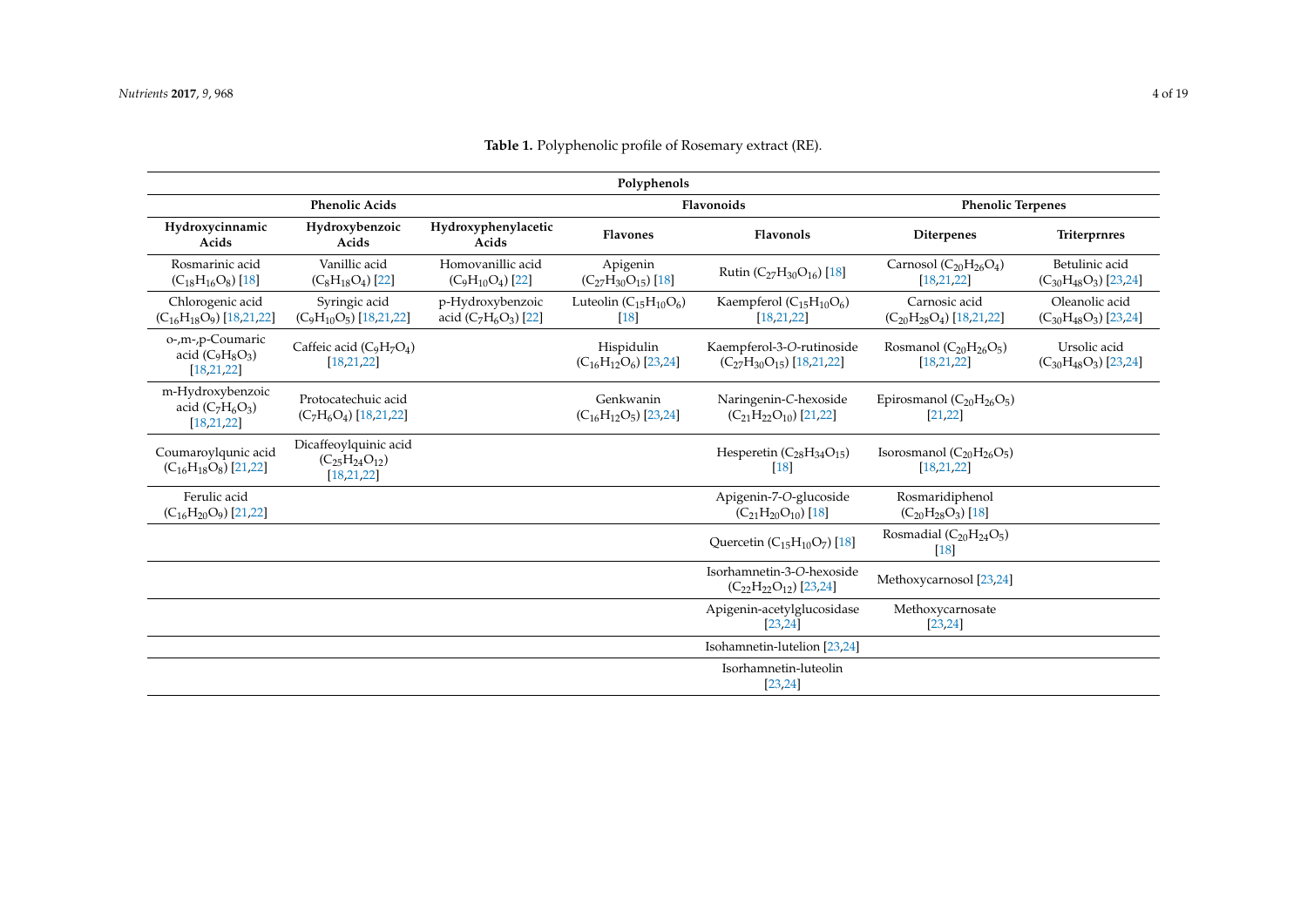<span id="page-4-0"></span>

Figure 2. Structure of the major polyphenols of Rosmarinus officinalis: Carnosic acid, Rosmarinic acid and Carnosol. and Carnosol.

# **3. Evidence of Anti-Diabetic Effects of Rosemary Extract***:* **In Vitro Studies (Cell Free Models) 3. Evidence of Anti-Diabetic Effects of Rosemary Extract: In Vitro Studies (Cell Free Models)**

Digestive enzymes convert starch to maltose and iso-maltose which then travel to the small Digestive enzymes convert starch to maltose and iso-maltose which then travel to the small intestine where they are converted along with sucrose to monosaccharides (glucose and fructose) by intestine where they are converted along with sucrose to monosaccharides (glucose and fructose) by α-glucosidase (sucrase and maltase) and transported by the intestinal sodium-glucose cotransporter α-glucosidase (sucrase and maltase) and transported by the intestinal sodium-glucose cotransporter thereby increasing blood glucose levels [27]. Inhibitors of α-glucosidase are used in the management thereby increasing blood glucose levels [\[27\]](#page-15-14). Inhibitors of α-glucosidase are used in the management of hyperglycemia present in T2DM. Acarbose is a currently prescribed anti-diabetic drug that reduces the rate of glucose absorption through inhibition of  $\alpha$ -glucosidase in the brush border of the small intestine and pancreatic α-amylase found in the lumen of the small intestine [\[27\]](#page-15-14). RE exposure (5.5 mg/mL–55 mg/mL) was found to have significant  $\alpha$ -glucosidase inhibitory activity (60% decrease) [\[28\]](#page-15-15), while, in another study, the IC<sub>50</sub> was found to be 683–711  $\mu$ g/mL, making RE extract the most potent among 31 other extracts of herbs and spices tested [\[29\]](#page-15-16) (Table [2\)](#page-5-0). Furthermore, RA (8.88 mM) was also demonstrated to significantly inhibit porcine pancreatic amylase activity [\[30\]](#page-15-17).

RE was found to be a potent inhibitor of DPP-IV (IC<sub>50</sub> of 6.5  $\pm$  0.4  $\mu$ M gallic acid equivalents (GAE)) comparable to sitagliptin (0.05  $\pm$  0.01 µM) [\[31\]](#page-15-18). Computational modeling experiments demonstrated that carnosol found in highest levels in RE had a strong binding affinity to DPP-IV [31]. demonstrated that carnosol found in highest levels in RE had a strong binding affinity to DPP-IV [\[31\]](#page-15-18).

The breakdown of triglycerides is regulated by lipases such as hormone-sensitive lipase (HSL) The breakdown of triglycerides is regulated by lipases such as hormone-sensitive lipase (HSL) in adipose tissue and pancreatic lipase (PL) in the lumen of the small intestines. Excessive activation in adipose tissue and pancreatic lipase (PL) in the lumen of the small intestines. Excessive activation of hormone sensitive lipase leads to increased serum levels of free fatty acids (FFA) and insulin of hormone sensitive lipase leads to increased serum levels of free fatty acids (FFA) and insulin inhibits this hormone [\[32\]](#page-15-19). RE at concentrations of 6.3–200 μg/mL had a dose-dependent inhibitory activity ranging from 2.4–64.9% for HSL and 36.8–95.1% for PL effects that were less potent but in the same direction as orlistat, an FDA approved anti-obesity drug [\[33\]](#page-15-20). Pure RA was also shown to inhibit HSL and PL in a dose dependent manner although the degree of inhibition was lower than the whole extract [\[33\]](#page-15-20). Additionally, in vitro analysis indicated that CA enriched rosemary extract (100  $\mu$ g/mL) inhibited PL activity by 70% [\[34\]](#page-15-21). COH, a major RE constituent, was found to have potent inhibitory activity (IC<sub>50</sub> = 62.5 µM) against rat liver diacylglycerol acyltransferase 1 (DGAT1), an enzyme that plays a fundamental role in triglyceride synthesis [\[35\]](#page-16-0). COH (20  $\mu$ M, 40  $\mu$ M) was found to inhibit intracellular de novo triglyceride synthesis by 67.5–90.6% without affecting cell viability [\[35\]](#page-16-0). These studies clearly indicate that similar to the action of insulin, rosemary, CA and RA have antilipolytic activity in vitro.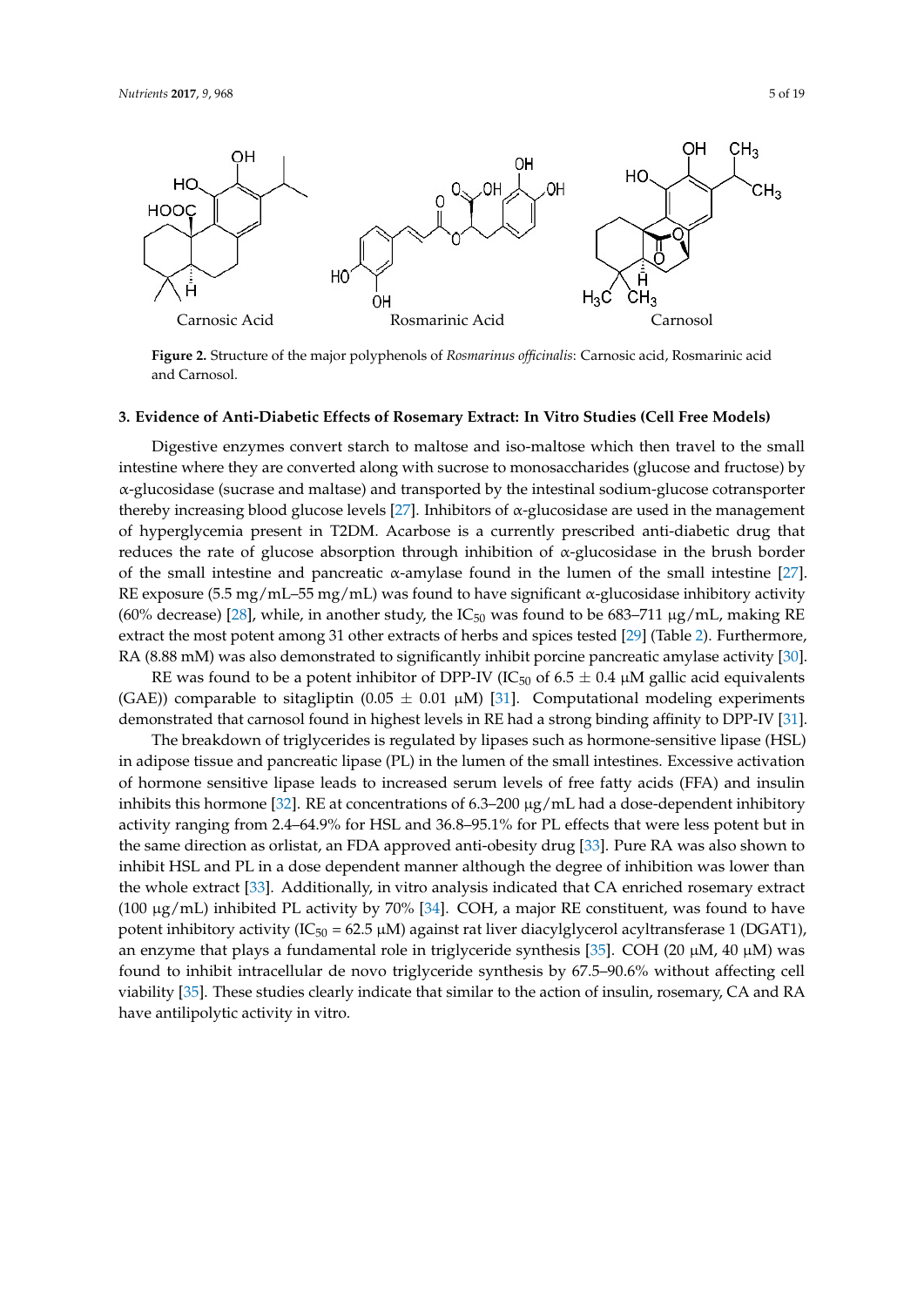| <b>Cell-Free Model</b>                                                       | Dose                                                                                                                                                             | Effects                                                                                                                   | Reference         |
|------------------------------------------------------------------------------|------------------------------------------------------------------------------------------------------------------------------------------------------------------|---------------------------------------------------------------------------------------------------------------------------|-------------------|
| $\alpha$ -glycosidase                                                        | $RE 5.5 - 55 mg/mL$                                                                                                                                              | $\downarrow \alpha$ -glycosidase activity (60%)                                                                           | [28]              |
| $\alpha$ -glycosidase                                                        | 50% ethanolic RE<br>$(IC_{50}: 83-711 \mu g/mL)$                                                                                                                 | $\downarrow \alpha$ -glucosidase                                                                                          | $\left[29\right]$ |
| Porcine Pancreatic $\alpha$ -amylase (PPAM)                                  | RA 8.88 mM                                                                                                                                                       | $\downarrow$ PPAM activity (85%)                                                                                          | $[30]$            |
| Dipeptidyl Peptidase IV (DPP-IV); Protein<br>Tyrosine Phosphatase 1B (PTP1B) | Methanolic RE<br>$(IC_{50} = 6.5 \pm 0.4 \mu M)$<br>RA (IC <sub>50</sub> = 14.1 $\pm$ 1.7 $\mu$ M)<br>COH (IC <sub>50</sub> > 100 $\mu$ M)                       | $\downarrow$ DPP-IV activity (50%)<br>RE ( $\downarrow$ PTP1B 40.9 $\pm$ 7.2%).                                           | $[31]$            |
| Porcine pancreatic lipase (PL); Hormone<br>sensitive lipase (HSL)            | Methanolic RE $6.3-200 \mu g/mL$<br>$RE (IC_{50} = 13.8$ for PL and<br>$95.2 \mu$ g/mL for HSL)<br>RA ( $IC_{50}$ = 125.2 for PL and<br>$51.5 \mu$ g/mL for HSL) | $\downarrow$ PL and HSL activity<br>$RE$ ( $\downarrow$ PL: 36.8–95.1%)<br>$RE$ ( $\downarrow$ HSL: 2.4–64.9%)<br>RE > RA | $[33]$            |
| Human PL                                                                     | Acetone RE $100 \mu g/mL$ rich in CA                                                                                                                             | $\downarrow$ human PL (70%)                                                                                               | $\left[34\right]$ |
| Rat liver diacylglycerol acyltransferase<br>(DGAT1)                          | COH (IC <sub>50</sub> = 62.5 $\pm$ 2.1 $\mu$ M)                                                                                                                  | ↓ DGAT1 activity<br>$(67.5 - 90.6\%)$                                                                                     | $[35]$            |

<span id="page-5-0"></span>**Table 2.** Anti-diabetic Effects of Rosemary Extract and its Main Polyphenolic Constituents: cell-free model studies.

#### **4. Evidence of Anti-Diabetic Effects of Rosemary Extract: In Vitro Studies (Hepatocytes)**

In vitro studies have shown that RE (100  $\mu$ g/mL) has an insulin-like effect to inhibit the production of glucose by hepatocytes. RE was shown to significantly suppress gluconeogenesis in HepG2 hepatocytes (Table [3\)](#page-5-1) [\[36\]](#page-16-1). In another study, RE (2.0–50  $\mu$ g/mL) was shown to significantly increase hepatocyte (HepG2) glucose consumption in a dose-dependent manner (6% to 21%) [\[37\]](#page-16-2). In addition, a significant decrease in cellular glycogen content and increase glycolytic rate was seen [\[37\]](#page-16-2). CA (10–20 mM), a major polyphenolic constituent of RE, prevented palmitate-induced lipid accumulation in hepatocytes [\[38\]](#page-16-3) indicating that CA may potentially block cellular lipid accumulation in the long term and help against insulin resistance and T2DM. Furthermore, it was found that treatment of HepG2 hepatocytes with COH (20–40  $\mu$ M) resulted in inhibition of intracellular triglyceride synthesis via an effect that was associated with significant inhibition of diacylglycerol acyltransferase (DGAT1), the enzyme that plays a pivotal role in catalyzing the formation of triglycerides from Acetyl-CoA and diacylglycerol [\[35\]](#page-16-0). It is important to note that inhibition of DAGT1 has been proposed as a target approach for T2DM and obesity treatment. RE's polyphenolic constituents may also provide protection against chemically-induced reactive oxygen species production and hepatocyte death. RA exhibited significant cytoprotective effects against mycotoxin-induced reactive oxygen species (ROS) production and induction of apoptosis by blocking effects on caspase-3 activation in hepatocytes [\[39\]](#page-16-4).

<span id="page-5-1"></span>**Table 3.** Anti-diabetic Effects of Rosemary Extract and its Main Polyphenolic Constituents: in vitro studies (hepatocytes).

| Cell/Model        | Treatment                                  | <b>Effects</b>                                                                                                                                                                                                                          | Reference |
|-------------------|--------------------------------------------|-----------------------------------------------------------------------------------------------------------------------------------------------------------------------------------------------------------------------------------------|-----------|
| HepG2 hepatocytes | Methanolic RE<br>$100 \mu g/mL$            | $\downarrow$ gluconeogenesis                                                                                                                                                                                                            | [36]      |
| HepG2 hepatocytes | Methanolic RE 0.4, 2, 10,<br>$50 \mu g/mL$ | $\uparrow$ glucose consumption<br>$\uparrow$ glycolytic rate<br>$\downarrow$ glycogenesis comparable to metformin<br>$\uparrow$ $\upbeta$ -oxidation<br>$\downarrow$ decreased fatty acid synthesis<br>$\leftrightarrow$ cell viability | $[37]$    |
| HepG2 hepatocytes | CA 10-20 µM                                | $\downarrow$ palmitate-induced lipid accumulation<br>$\leftrightarrow$ cell viability                                                                                                                                                   | [36]      |
| HepG2 hepatocytes | COH 20-40 µM                               | $\downarrow$ de novo formation of intracellular TG<br>$\leftrightarrow$ cell viability                                                                                                                                                  | $[35]$    |
| HepG2 hepatocytes | RA 25-50 µM                                | $\downarrow$ apoptosis<br>$\downarrow$ ROS production                                                                                                                                                                                   | [39]      |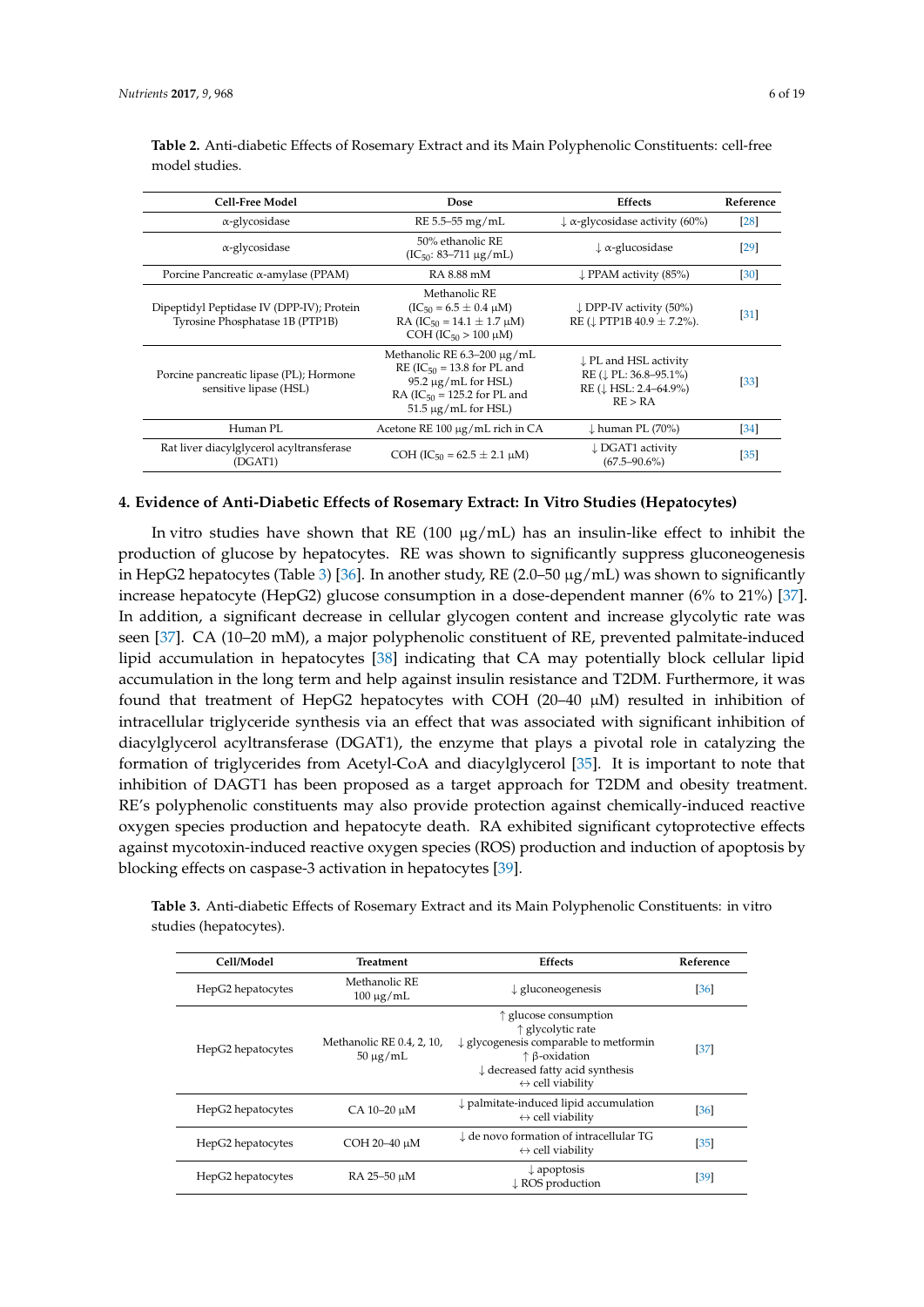Treatment of 3T3-L1 adipocytes with CA  $(3 \mu M)$  and COH  $(3 \mu M)$  inhibited the differentiation of 3T3-L1 pre-adipocytes into mature adipocytes and increased intracellular glutathione (GSH), an important antioxidant that prevents against ROS-induced damage (Table [4\)](#page-6-0) [\[40\]](#page-16-5). Similarly, rosemary extract and CA were demonstrated to inhibit 3T3-L1 adipocyte differentiation, in part through inhibition of the transcription factor PPARγ [\[41\]](#page-16-6) (Table [4\)](#page-6-0). An increase in glucose uptake and intracellular lipid levels was seen in 3T3-L1 adipocytes treated with RE (50 µg/mL) (Table [4\)](#page-6-0) [\[42\]](#page-16-7).

<span id="page-6-0"></span>**Table 4.** Anti-diabetic Effects of Rosemary Extract and its Main Polyphenolic Constituents: in vitro

| Cell                                     | Treatment                                   | <b>Effects</b>                                                                                                                                                          | Reference |
|------------------------------------------|---------------------------------------------|-------------------------------------------------------------------------------------------------------------------------------------------------------------------------|-----------|
| 3T3-L1 adipocytes                        | $CA$ 3 $\mu$ M, COH 3 $\mu$ M               | $\downarrow$ differentiation<br>$\uparrow$ intracellular GSH                                                                                                            | [40]      |
| 3T3-L1 adipocytes                        | Acetone RE $10-30 \mu g/mL$<br>CA 0.3-20 µM | Inhibited adipocyte differentiation<br>$\leftrightarrow$ cell viability                                                                                                 | $[41]$    |
| 3T3-L1 adipocytes                        | $RE 50 \mu g/mL$                            | $\uparrow$ intracellular lipid<br>$\uparrow$ glucose uptake                                                                                                             | [42]      |
| 3T3-L1 adipocytes                        | $CA$ 0.1-10 $\mu$ M                         | $\downarrow$ intracellular lipid accumulation<br>$\downarrow$ TG content (15.5–39.8%)<br>↓ GPDH activity<br>$\leftrightarrow$ cell viability                            | [43]      |
| 3T3-L1 adipocytes<br>pretreated with LPS | $CA 0-20 \mu M$                             | $\downarrow$ mRNA expression of TNF $\alpha$ , IL-6 and MCP-1<br>$\downarrow$ TLR4 protein expression<br>↓ Phospho-ERK levels<br>$\downarrow$ NF- $\kappa$ B activation | [44]      |

In contrast, treatment with CA  $(0.1-10 \mu M)$  resulted in reduced intracellular lipid accumulation (19.1–33.4%), TG content (15.5–39.8%) and glycerol-3-phosphate dehydrogenase (GPDH) activity in 3T3-L1 adipocytes [\[43\]](#page-16-8). The activity of cytosolic GPDH, a key regulatory enzyme involved in triglyceride synthesis, dose-dependently decreased in CA treated adipocytes [\[43\]](#page-16-8).

Corroborating with the above findings, CA significantly decreased mRNA expression of PPAR $\gamma$ , C/EBP $\alpha$  and SREBP1 indicating that it affects PPAR $\gamma$ /SREBP1 medicated adipogenesis [\[43\]](#page-16-8). Interestingly, CA treated adipocytes had a lower monounsaturated fatty acid (MUFA) to saturated fatty acid (SFA) ratio compared to control cells which was associated with a reduction of both mRNA and protein expression levels of stearoyl-CoA desaturase 1 (SCD1), a PPARγ dependent enzyme responsible for conversion of SFA to MUFA. MUFAs function as the major substrates for the synthesis of triglycerides and cellular membrane phospholipids in adipocytes, and an increased ratio of MUFA: SFA is correlated with de novo lipogenesis (Table [4\)](#page-6-0) [\[43\]](#page-16-8).

Carnosic acid treatment (1–20 uM) prevented LPS-stimulated elevations in the mRNA expression of tumor necrosis factor-α (TNFα), interleukin-6 (IL-6), and monocyte chemoattractant protein-1 (MCP-1) indicating a significant reduction in the inflammatory response of adipocytes [\[44\]](#page-16-9).

Together, these findings suggest effects of RE and RE polyphenols on adipocyte lipid accumulation and anti-inflammatory effects.

#### **6. Evidence of Anti-Diabetic Effects of Rosemary Extract: In Vitro Studies (Skeletal Muscle Cells)**

Skeletal muscle tissue is important target of insulin and accounts for approximately 80% of insulin mediated glucose uptake in the postprandial state. As a consequence, it plays a predominant role in glucose homeostasis. Treatment of L6 myotubes with RE increased glucose uptake in a dose and time dependent manner [\[45\]](#page-16-10). Maximum stimulation seen with 5  $\mu$ g/mL of RE was comparable to maximum stimulation seen with insulin (100 nM) and metformin (2 mM) (Table [5\)](#page-7-0) [\[45\]](#page-16-10).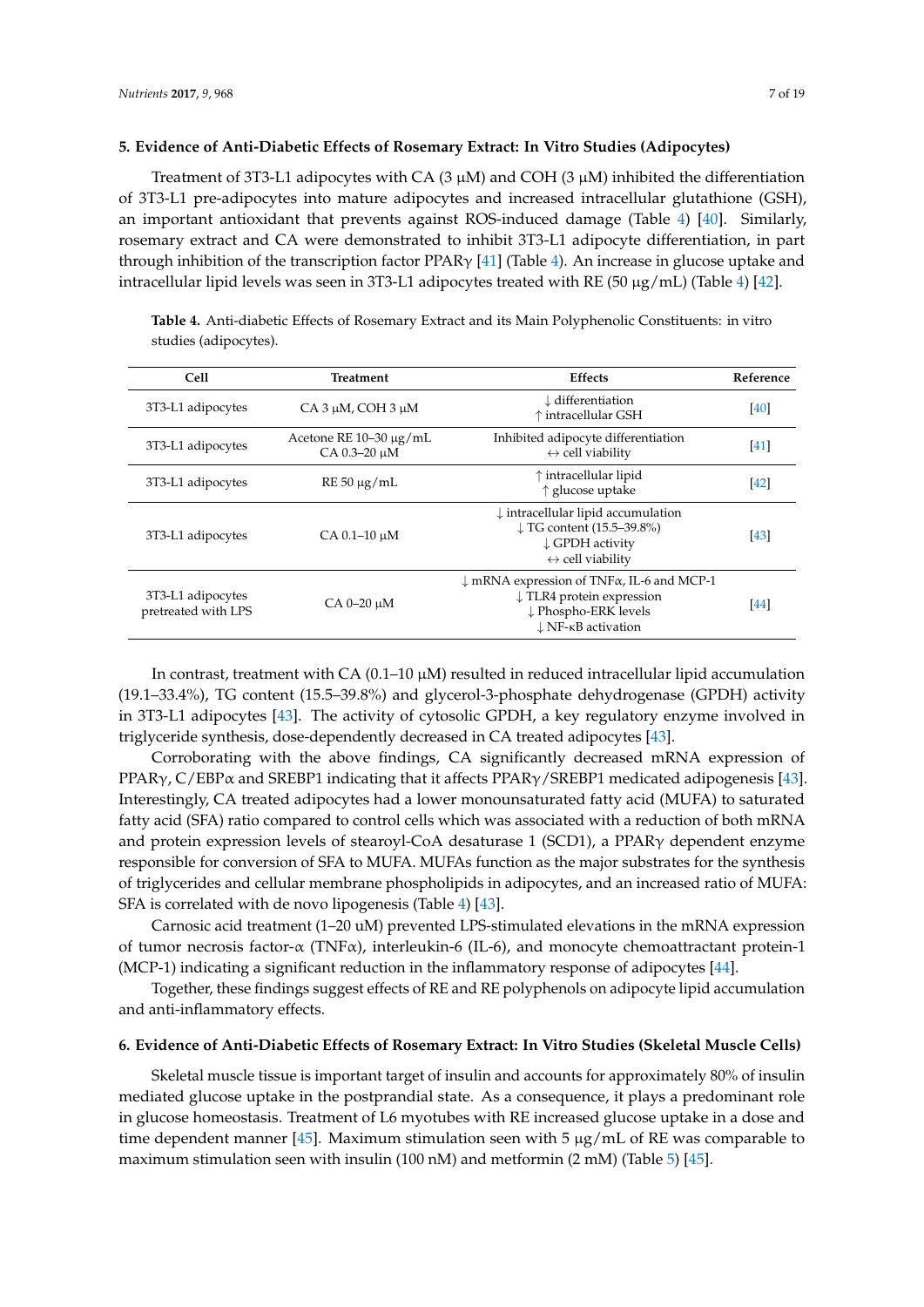| Cell/Model  | Treatment                            | <b>Effects</b>                                                                                                                                                                  | Reference |
|-------------|--------------------------------------|---------------------------------------------------------------------------------------------------------------------------------------------------------------------------------|-----------|
| L6 myotubes | Methanolic RE<br>$0.1 - 50 \mu g/mL$ | $\uparrow$ glucose uptake (GU) dose-<br>and time-dependent<br>Max stimulation: $5 \mu g/mL$ for 4 h<br>comparable to insulin and metformin.<br>$\leftrightarrow$ cell viability | [45]      |
| L6 myotubes | $CA$ 1-50 $\mu$ M                    | $\uparrow$ GU in a dose- and time-dependent manner<br>Max stimulation: 20 $\mu$ M for 6 h comparable to<br>insulin and metformin<br>$\leftrightarrow$ cell viability            | [46]      |
| L6 myotubes | Methanolic CA<br>$0.1 - 10 \mu M$    | $\uparrow$ GU dose- and time-dependent<br>Max stimulation: $2 \mu M$ for 4 h comparable<br>to insulin and metformin<br>$\leftrightarrow$ cell viability                         | [47]      |

<span id="page-7-0"></span>**Table 5.** Anti-diabetic Effects of Rosemary Extract and its Main Polyphenolic Constituents: in vitro studies (muscle cells).

In addition, treatment of L6 myotubes with CA (20  $\mu$ g/mL for 6 h) resulted in significant increase in glucose uptake [\[46\]](#page-16-11). Furthermore, in another study by Naimi et al., 2016, CA significantly increased the glucose uptake in a dose- and time-dependent manner with concentration as low as  $2 \mu M CA$  [\[47\]](#page-16-12). As proof-of-concept, the studies suggest that RE and its components increase skeletal muscle glucose uptake (rate-limiting step in skeletal muscle glucose metabolism) although other potential effects downstream of glucose uptake in this tissue remain to be explored.

All of the above in vitro studies indicate that RE has the potential to affect key insulin target tissues (liver, fat, and muscle) and directly induce anti-diabetic effects.

#### **7. Evidence of Anti-Diabetic Effects of Rosemary Extract: In Vivo Animal Studies**

Anti-hyperglycemic effects of rosemary and its components have been evaluated in different animal models of T2DM. Experimental interventions such as chemical (streptozotocin and alloxan) and dietary (high fat and high fructose diets) modifications have been employed to induce T2DM in animal models to study the effects of rosemary on associated biomarkers. Due to the lack of standardized pharmacological and clinical evidence, the formulations and doses of rosemary and its components used in these animal studies are variable. Notably, rosemary has not been extensively evaluated in clinical trials involving humans. Collectively, the current in vivo models demonstrate that rosemary and its main components CA and RA possess significant in vivo anti-hyperglycemic and anti-hyperlipidemic properties as outlined below.

#### **8. Streptozotocin (STZ)-Induced Diabetes Model**

Streptozotocin (STZ) is traditionally used to induce both type 1 and type 2 diabetes mellitus by promoting β-cell death through alkylation of DNA [\[48\]](#page-16-13). While a high dose of STZ potently impairs insulin secretion mimicking type 1 diabetes, low doses are known to induce a mild impairment of insulin secretion resembling the clinical features of T2DM. The reported studies reciprocally utilize low dose STZ to study the acute and chronic effects of rosemary and its polyphenolic constituents.

In streptozotocin (STZ)-induced diabetic mice, administration of an aqueous RE (10  $g/L$ ) for three months resulted in significant decrease in fasting plasma glucose (FPG) level (Table [6\)](#page-11-0) [\[49\]](#page-16-14). There were no changes in alkaline phosphatase activity, bilirubin, and creatine indicating that rosemary did not cause cytotoxicity and histotoxicity [\[49\]](#page-16-14). In another study, administration of 50% ethanol extract of rosemary (20 mg/kg/day) in STZ rats significantly decreased plasma glucose levels due to inhibition of intestinal glucosidase enzyme activity [\[29\]](#page-15-16). In a more recent study, daily administration of aqueous RE (200 mg/kg/day) for three weeks caused significant reductions in blood glucose levels of both normal and STZ-induced diabetic rats [\[50\]](#page-16-15). These effects were associated with increased serum catalase (CAT),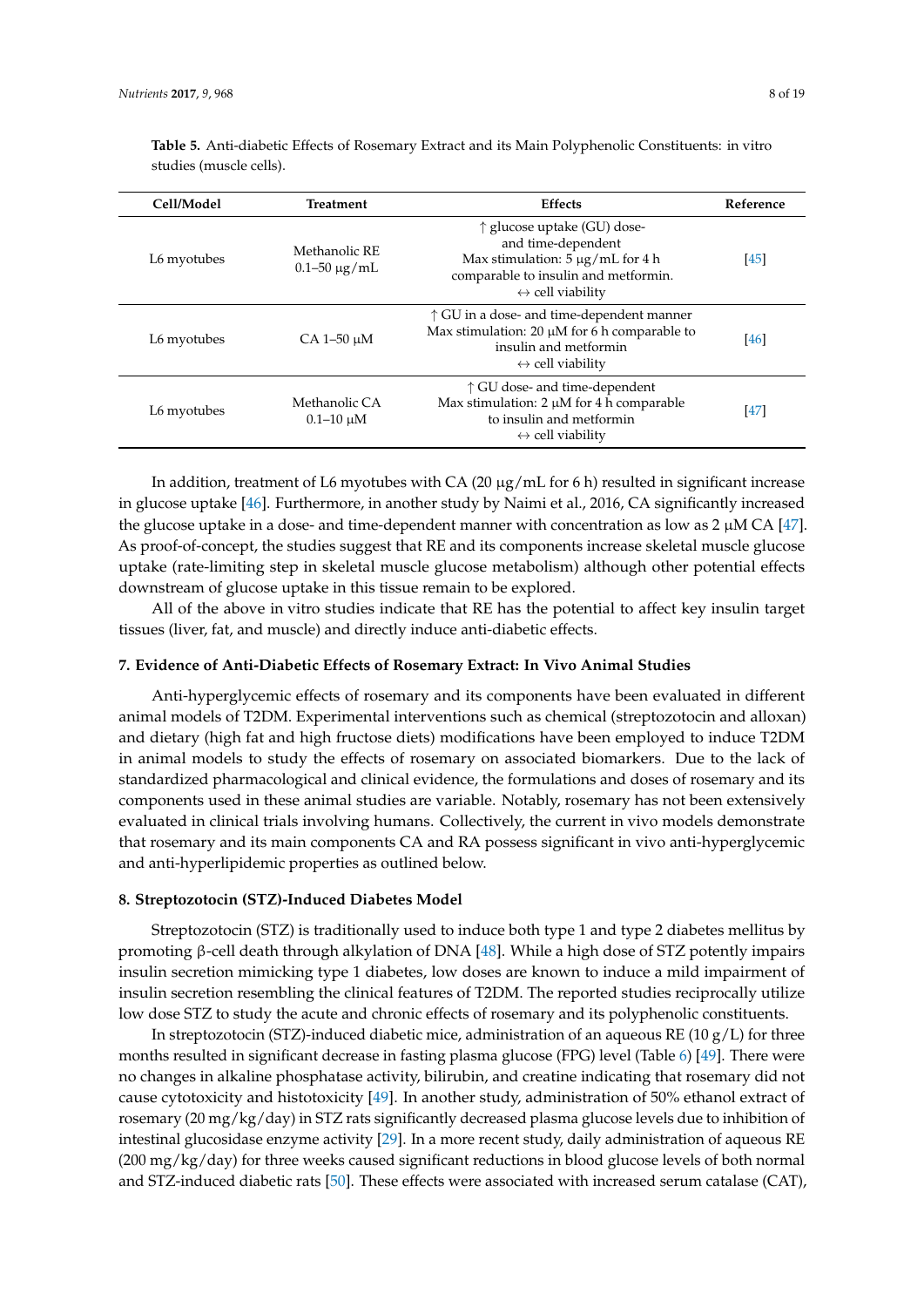superoxide dismutase (SOD), glutathione peroxidase (GPx), vitamin C and vitamin G, while decreased lipid peroxidation marker MDA levels [\[50\]](#page-16-15). Similar effects were seen on blood glucose levels in STZ-induced diabetic rats given aqueous RE  $(1.11 \text{ g/mL})$  for four weeks [\[51\]](#page-16-16). In addition, the extract significantly reduced plasmatic FPG, TG, TC and low density lipoprotein (LDL) while increasing high density lipoprotein (HDL) and erythrocytes levels [\[51\]](#page-16-16). In agreement with the above studies, the fasting plasma blood glucose levels as well as TC, LDL and TG levels were significantly reduced while HDL was increased in STZ-induced diabetic rats given aqueous RE (200 mg/kg/day) two weeks before and three weeks after STZ injection [\[52\]](#page-16-17). Administration of aqueous RE (200 mg/kg/day) for 21 days in STZ-induced diabetic rats resulted in decrease in FPG, TC and total antioxidant capacity [\[53\]](#page-16-18). Furthermore, administration of aqueous RE (200 mg/kg/day) for four weeks prior and to streptozotocin injection in rats significantly protected against STZ-induced elevations in blood glucose levels which was correlated with a significant protection against pancreatic β-cell loss [\[54\]](#page-16-19) In addition, RE increased serum insulin, C-peptide while decreased alanine aminotransferase (ALT) and aspartate aminotransferase (AST). Administration of dried rosemary leaves (5  $g/100 g$  of diet) for approximately six weeks in STZ-induced diabetic and healthy Sprague-Dawley rats decreased the FPG, glycated hemoglobin (HbA1c), TC and TG and LDL levels in STZ- induced rats without effecting the plasma glucose levels or the lipid profile in the control group [\[55\]](#page-17-0). Oral administration of RE (200 mg/kg/day) with or without moderate intensity exercise training for eight weeks resulted in reduction of FPG and increased serum insulin levels in STZ-induced diabetic rats [\[56\]](#page-17-1). These effects were associated with an increased antioxidant activity including increase in serum CAT, SOD and GPx while decreasing malondialdehyde (MDA) [\[56\]](#page-17-1). In agreement, a more recent study showed that RA (120–200 mg/kg) dose-dependently decreased plasma glucose levels, and improved insulin sensitivity as supported by HOMA-IR analysis [\[57\]](#page-17-2). In STZ and high fat diet (HFD) induced diabetic rats, RA  $(577 \mu g/mL)$  decreased FPG levels and increased insulin levels without affecting liver glycogen levels [\[58\]](#page-17-3). These effects were associated with inhibition of intestinal brush border membrane levels of SGLT1 by 50%, an active glucose transporter responsible for glucose absorption into the bloodstream [\[58\]](#page-17-3). Oral administration of RE (200 mg/kg/day) for six weeks protected against the reduced antioxidant status of diabetic rats with decreased GSH, CAT, and SOD; and increased lipid peroxidation marker MDA levels [\[59\]](#page-17-4). Assessment of renal biomarkers including serum creatinine, uric acid and urea levels showed that RE had renoprotective effects (Table [6\)](#page-11-0) [\[59\]](#page-17-4).

#### **9. Alloxan-Induced Diabetes Model**

In addition to the STZ-induced diabetic model, the alloxan-induced diabetes animal model is also used extensively. Alloxan causes diabetes by rapid depletion of pancreatic β-cells leading to inflammation and sustained hyperglycemia secondary to a reduction in insulin release into circulation. In alloxan-induced diabetic rabbits, ethanol RE (200 mg/kg) for one week led to a significant reduction in FPG and increase in insulin levels (Table [6\)](#page-11-0) [\[60\]](#page-17-5). In contrast, another study indicated that intramuscular administration of volatile oil of RE (25 mg/kg) for 30, 60 and 120 min inhibited insulin release and increased blood glucose levels leading to hyperglycemia in normal and alloxan-induced diabetic rabbits [\[61\]](#page-17-6). In another study, oral administration of powdered RE added as 20% of diet or 20% aqueous RE for 45 days to alloxan-induced diabetic rats significantly decreased the FPG levels compared to control [\[62\]](#page-17-7). In addition, the treatment demonstrated to reduce alloxan-induced hepatocyte vacuolar degeneration, necrosis, small hemorrhages and dilatation of hepatic sinusoids indicating hepatoprotective effects [\[62\]](#page-17-7). Moreover, administration of RA (100–200 mg/kg) to alloxan-induced diabetic rats for eight weeks significantly inhibited glomerular hypertrophy, glomerular number loss and glomerulosclerosis compared with diabetic control indicating RA's renoprotective properties [\[63\]](#page-17-8). Administration of 250 and 500 mg/kg/day of RE mixed with water (70%) for 63 days in male rats did not affect serum blood glucose, TG, TC levels or body weight but testosterone levels, spermatogenesis, sperm density and motility were significantly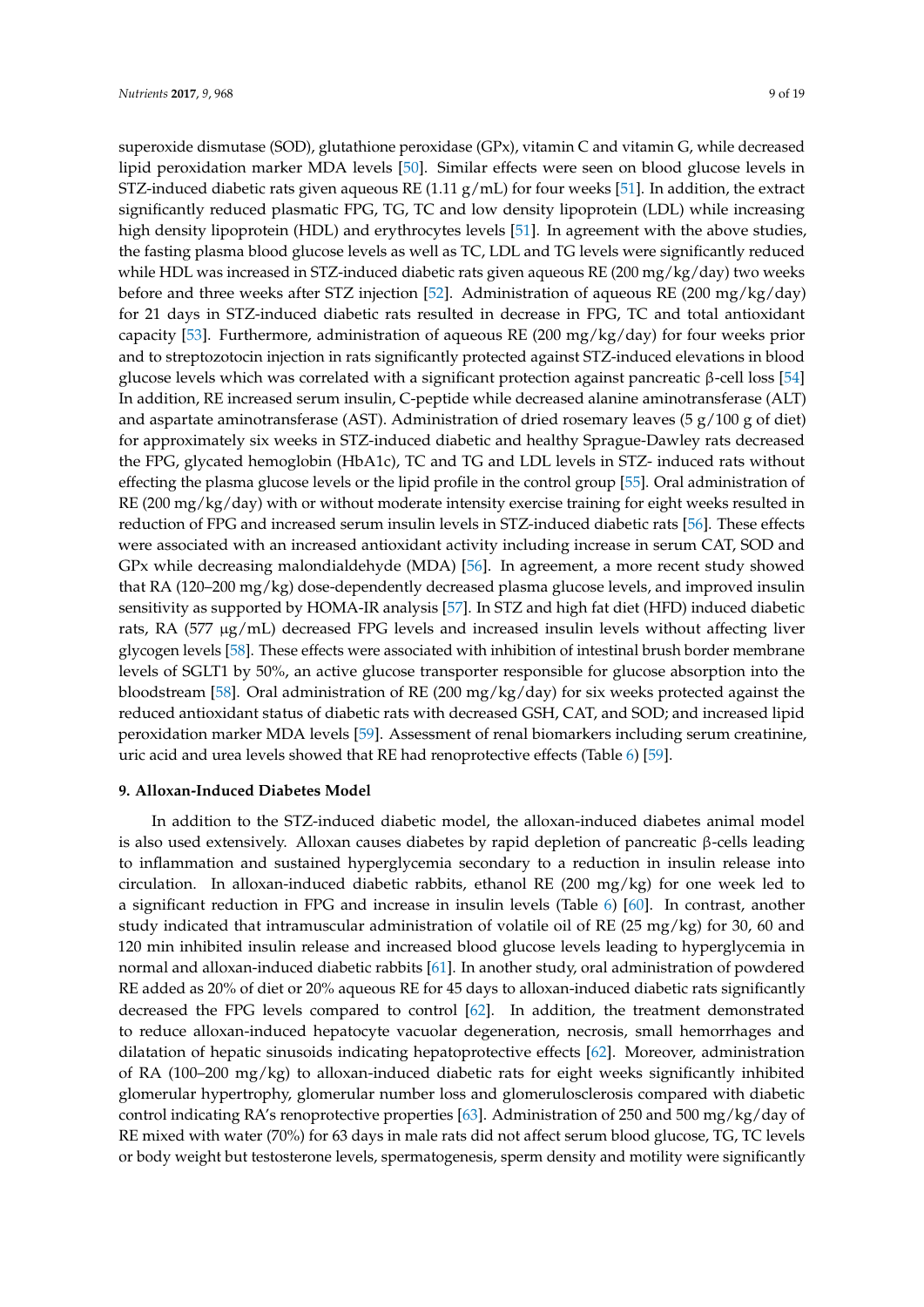decreased [\[64\]](#page-17-9). In addition, alanine aminotransferase (ALT) and aspartate aminotransferase (AST), enzymes released due to liver damage, were also decreased (Table [6\)](#page-11-0).

#### **10. Genetically-Induced Diabetes Models**

Oral administration of CA (approximately 17  $mg/kg/day$ ) to obese leptin receptor deficient mice for five weeks resulted in significant protection against fat-induced fasting and non-fasting hyperglycemia, improved glucose tolerance as well as decreased serum insulin levels [\[65\]](#page-17-10). In addition, CA significantly inhibited weight gain, decreased regional areas of visceral fat, and prevented against fat accumulation in white adipose tissue and liver [\[65\]](#page-17-10). Moreover, animals supplemented with CA exhibited decreased serum levels of TG, TC, and ALT, as well as significantly decreased hepatic lipid storage [\[65\]](#page-17-10). In contrast, obese mice and their lean counterparts fed 0.5% ethanol extract of rosemary enriched with CA (40%) incorporated in their standard chow for 64 days did not show significant differences in their glucose levels compared to control rats, although circulating insulin levels were found to be significantly decreased only in the lean rats (Table [6\)](#page-11-0) [\[66\]](#page-17-11). Noteworthy, the plasma glucose levels in all animals were within normal physiological range with a non-significant, slight increase in obese counterparts. The study also demonstrated a significant inhibition of gastric lipase (GL) in the stomach and pancreatic lipase (PL) in small intestine of rats consuming the RE [\[66\]](#page-17-11).

#### **11. Diet-Induced Diabetes Model**

Apart from animal models of genetic and chemically-induced obesity and T2DM, the effects of RE have been examined in dietary animal models of obesity and T2DM. Daily, dietary supplementation of RE (500 mg/kg) standardized to contain 20% CA for 16 weeks in mice that were started on a high-fat diet (HFD) as juveniles significantly protected against HFD-induced elevations in plasma glucose and TC levels compared with HFD control mice (Table [6\)](#page-11-0) [\[34\]](#page-15-21). Notably, fasting insulinemia remained low during the length of the study and no significant differences were observed between the groups. Correlating with the observed reductions in total cholesterol levels, HFD mice supplemented with RE displayed significant decreases in fat mass and one to twofold increase in total fecal lipid content compared to HFD-fed control mice [\[34\]](#page-15-21). Additionally, another study indicated that administration CA (20 mg/kg) in 5–20 mg/kg olive oil loaded mice, significantly repressed the elevation of TG levels, prevented epididymal fat gain and inhibited pancreatic lipase activity [\[67\]](#page-17-12). Administration of 200 mg/kg of RE for 50 days in mice fed high fat diet, resulted in reduced body weight (b.w) and fat mass and increase of fecal lipid excretion, while hepatic triglyceride content was decreased [\[68\]](#page-17-13). Similarly, daily administration of aqueous RE (100 mg/kg b.w) to high-cholesterol fed mice for 36 days resulted in significant decline in plasma TG, TC, LDL levels, while HDL levels were increased compared to control mice [\[69\]](#page-17-14). Furthermore, administration of aqueous RE (70–140 mg/kg b.w) and non-esterified phenolic RE (7–14 mg/kg b.w) for four weeks resulted in significant reduction in TC and non-HDL levels compared to control [\[70\]](#page-17-15). High-fructose fed mice given daily dose of RA (100 mg/kg b.w) for 60 days decreased fasting plasma glucose levels, improved glucose tolerance and reduced plasma insulin and glycated HbA1c levels (Table [6\)](#page-11-0) [\[71\]](#page-17-16).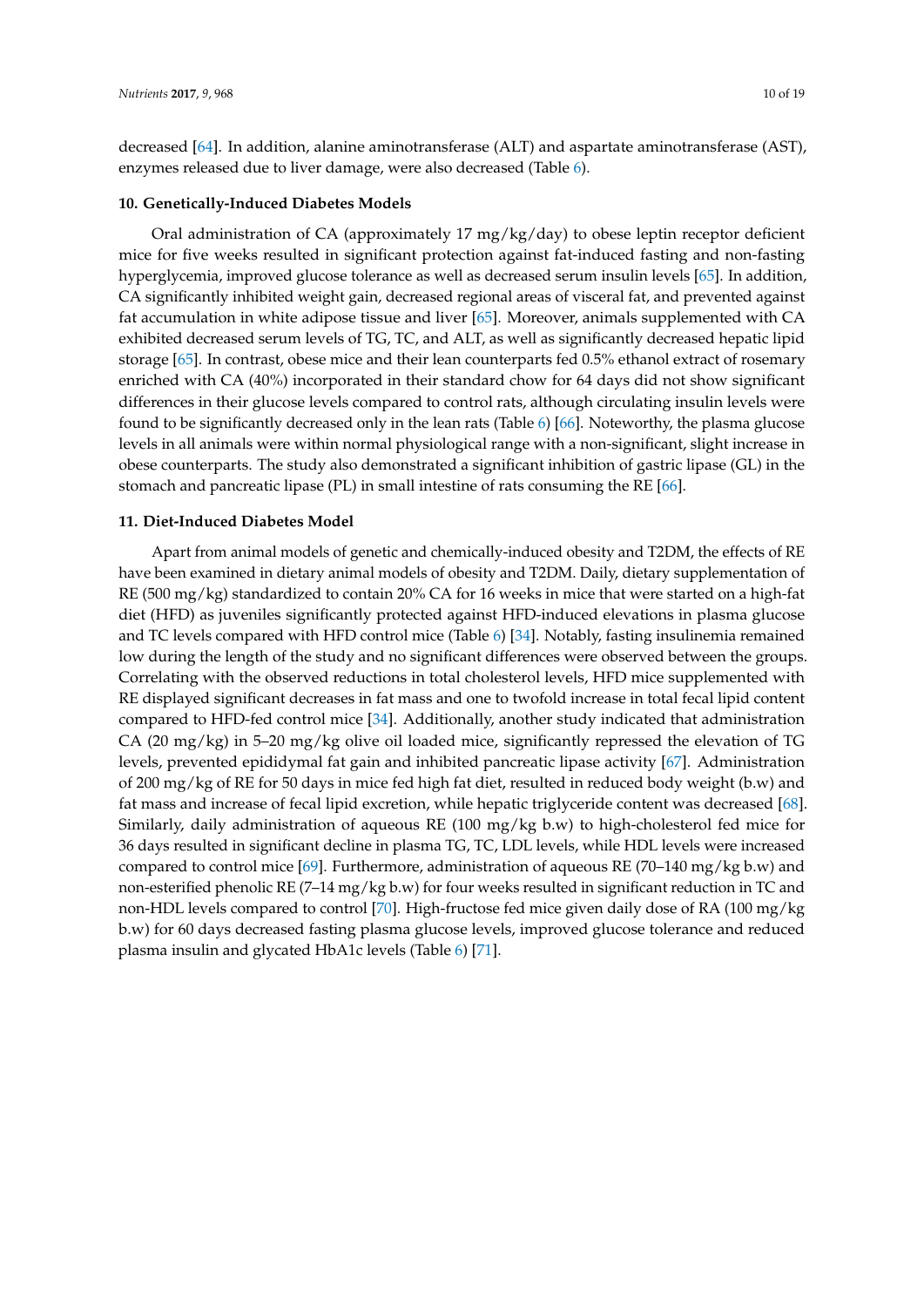**Table 6.** Anti-diabetic Effects of Rosemary Extract and its Main Polyphenolic Constituents: in vivo animal studies.

| <b>Animal Model</b>                                         | Dose                                                                                                  | Glucose                                                                                                       | <b>Other Measures</b>                                                                                                                                                                                                                  | Reference         |
|-------------------------------------------------------------|-------------------------------------------------------------------------------------------------------|---------------------------------------------------------------------------------------------------------------|----------------------------------------------------------------------------------------------------------------------------------------------------------------------------------------------------------------------------------------|-------------------|
|                                                             |                                                                                                       | Streptozotocin (STZ)-Induced Diabetic Model                                                                   |                                                                                                                                                                                                                                        |                   |
| STZ-induced diabetic Swiss<br>albino mice                   | Ad libitum (10 g leaves of<br>rosemary in 1 L boiling<br>water) for 3 months                          | $\downarrow$ FPG in healthy and<br>diabetic animals                                                           | $\leftrightarrow$ creatinine, urea<br>bilirubin, total albumin,<br>alkaline phosphatase                                                                                                                                                | [49]              |
| STZ-induced diabetic male<br>ddY mice                       | aqueous and ethanolic RE<br>20 mg/kg/day                                                              | $\downarrow$ plasma glucose                                                                                   | $\downarrow \alpha$ -glucosidase (AGc)                                                                                                                                                                                                 | $[29]$            |
| Male Wistar rats                                            | RA 577 $\mu$ g/mL as drinking<br>fluid for 14 days                                                    | $\downarrow$ FPG<br>$\downarrow$ OGTT<br>↓ HOMA-IR indices<br>$\uparrow$ serum insulin                        | $\downarrow$ hepatic glycogen<br>content                                                                                                                                                                                               | $\sqrt{58}$       |
| STZ-induced diabetic male<br>albino rats                    | aqueous RE,<br>200 mg/kg/day for 3 weeks                                                              | $\downarrow$ FPG                                                                                              | $\uparrow$ vitamin C                                                                                                                                                                                                                   | [50]              |
| STZ-induced diabetic male<br>albino rats                    | aqueous RE 4 g/kg/day for<br>4 weeks                                                                  | $\downarrow$ FPG (20%)                                                                                        | ↓TC, TG, LDL<br>$\uparrow$ HDL                                                                                                                                                                                                         | $\left[51\right]$ |
| STZ-induced diabetic male<br>albino rats                    | aqueous RE,<br>200 mg/kg/day 2 weeks<br>prior and 3 weeks after STZ                                   | $\downarrow$ FPG (36.9%)                                                                                      | ↓ TC, TG, LDL ↑HDL<br>$\uparrow$ hemoglobin                                                                                                                                                                                            | $\left[52\right]$ |
| STZ-induced diabetic male<br>albino rats                    | aqueous RE, 200<br>mg/kg/day for 21 days                                                              | $\downarrow$ FPG                                                                                              | $\downarrow$ TC<br>$\downarrow$ TG<br>$\uparrow$ TAC                                                                                                                                                                                   | $[53]$            |
| STZ-induced diabetic male<br>albino rats                    | aqueous RE,<br>200 mg/kg/day 2 weeks<br>prior and 3 weeks after STZ                                   | $\downarrow$ FPG in both groups<br>$\uparrow$ serum insulin<br>↑ C-peptide<br>$\downarrow$ $\beta$ -cell loss | ↑ total albumin                                                                                                                                                                                                                        | [54]              |
| STZ-induced diabetic male<br>Dawley rats                    | Dried rosemary leaves<br>powder 5 g/100 g of diet                                                     | ↓FPG (53.97%)<br>$\downarrow$ HbA1c (24.56%)                                                                  | $\downarrow$ TG (45.43%)<br>$\downarrow$ TC (39.31%)<br>↓ LDL (33.89%)                                                                                                                                                                 | $[55]$            |
| Male albino Wistar rats                                     | aqueous RE 200 mg/kg/day<br>with/without moderate<br>intensity exercise training<br>for 8 weeks       |                                                                                                               | $\downarrow$ FPG<br>↑ Serum CAT, SOD, GPx<br>$\uparrow$ serum insulin<br>$\downarrow$ MDA                                                                                                                                              | [56]              |
| Sprague-Dawley male<br>albino rats                          | aqueous RE 200 mg/kg/day<br>for 6 weeks                                                               | $\downarrow$ FPG                                                                                              | ↑ Serum CAT, SOD, GSH<br>$\downarrow$ MDA<br>$\downarrow$ urea, uric acid and<br>creatinine levels                                                                                                                                     | [59]              |
| Male Wistar rats                                            | Intraperitoneal injection of<br>120, 160, 200 mg/kg RA for<br>7 days (acute) and 28 days<br>(chronic) | $\downarrow$ FPG<br>$\downarrow$ OGTT<br>↓ HOMA-IR indices<br>$\uparrow$ ITT<br>Normalized serum<br>insulin   | $\downarrow$ hepatic PEPCK<br>expression/gluconeogenesis                                                                                                                                                                               | $[57]$            |
|                                                             |                                                                                                       | Alloxan-Induced Diabetes Model                                                                                |                                                                                                                                                                                                                                        |                   |
| Alloxan-induced diabetic<br>rabbits                         | ethanol RE, 200 mg/kg for<br>6 h (acute); for 1 week<br>(subacute)                                    | ↓ FPG in healthy and<br>diabetic rabbits<br>$\uparrow$ plasma insulin                                         | $\downarrow$ MDA<br>$\uparrow$ SOD<br>$\uparrow$ CAT                                                                                                                                                                                   | [60]              |
| Alloxan-induced male<br>diabetic rabbits                    | volatile RE, 25 mg/kg<br>intramuscular injection for<br>30, 60 and 120 min                            | $\uparrow$ serum glucose<br>$\downarrow$ serum insulin                                                        |                                                                                                                                                                                                                                        | [61]              |
| Alloxan-induced<br>Sprague-Dawley male<br>albino rats       | 20% aqueous RE and 20%<br>RE powdered food for<br>45 days                                             | $\downarrow$ FPG                                                                                              | $\downarrow$ hepatocyte necrosis<br>$\downarrow$ small hemorrhages<br>$\downarrow$ hepatocyte degradation                                                                                                                              | $[62]$            |
| Alloxan-induced<br>Sprague-Dawley<br>uninephrectomized rats | RA 100-200 mg/kg/day for<br>8 weeks                                                                   |                                                                                                               | $\downarrow$ glomerulosclerosis<br>$\downarrow$ creatinine and urea<br>$\downarrow$ glomerular number<br>$\downarrow$ serum MDA                                                                                                        | $[63]$            |
| Male adult Sprague-Dawley<br>rats                           | 70% aqueous RE, 250 and<br>500 mg/kg/day for 63 days                                                  | $\leftrightarrow$ serum glucose                                                                               | $\leftrightarrow$ body weight TG, TC<br>$\downarrow$ alanine<br>aminotransferase (ALT)<br>$\downarrow$ Aspartate<br>Aminotransferase (AST)<br>$\downarrow$ spermatogenesis<br>$\downarrow$ testosterone<br>$\downarrow$ sperm motility | [64]              |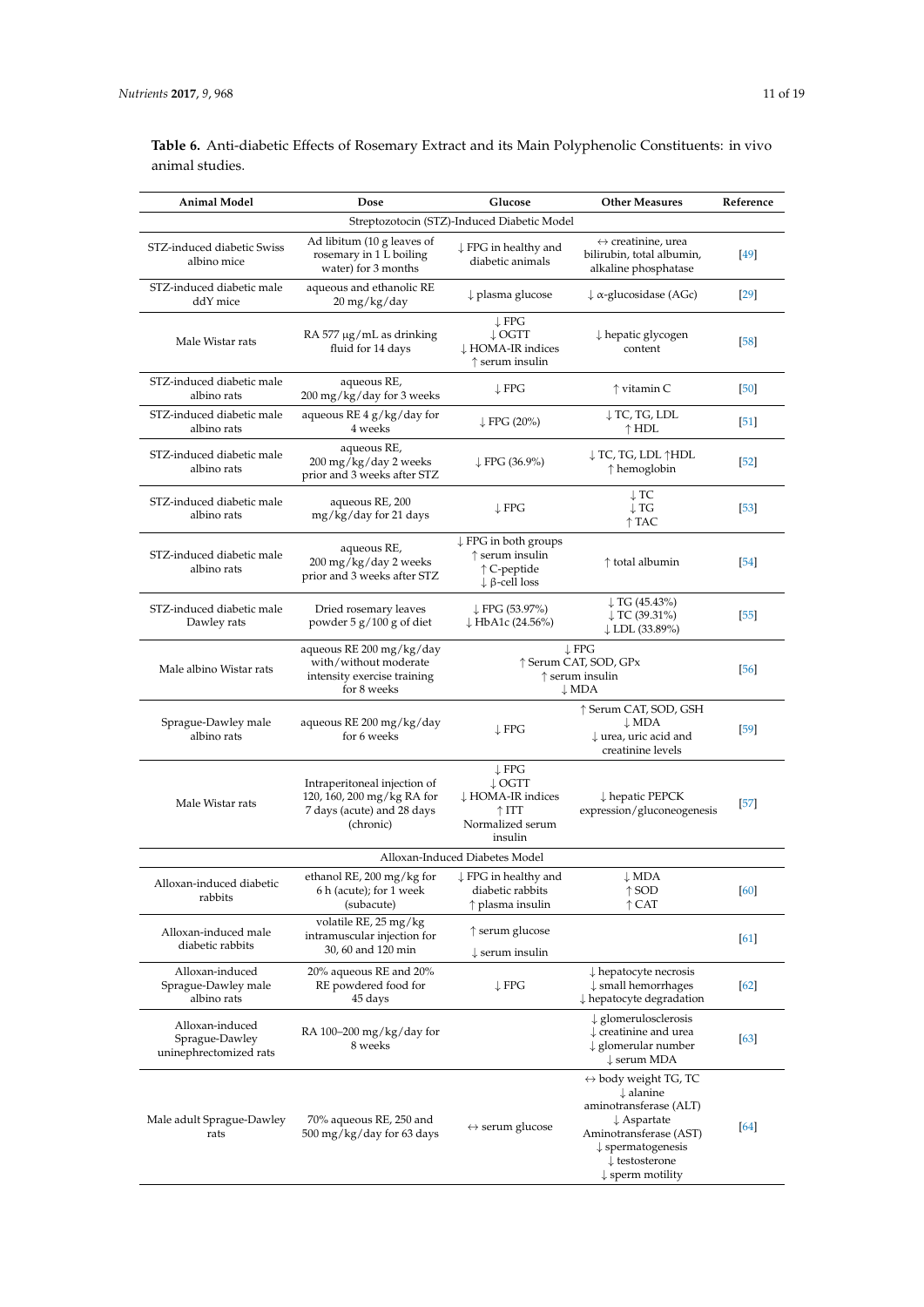<span id="page-11-0"></span>

| <b>Animal Model</b>                                     | Dose                                                                                                      | Glucose                                                                                   | <b>Other Measures</b>                                                                                                                             | Reference         |
|---------------------------------------------------------|-----------------------------------------------------------------------------------------------------------|-------------------------------------------------------------------------------------------|---------------------------------------------------------------------------------------------------------------------------------------------------|-------------------|
|                                                         |                                                                                                           | Genetically-Induced Diabetes Models                                                       |                                                                                                                                                   |                   |
| Male ob/ob mice                                         | CA 17 mg/kg/day for<br>5 weeks                                                                            | $\downarrow$ FPG (18%)<br>$\downarrow$ OGTT glucose<br>$\downarrow$ serum insulin (47%)   | $\downarrow$ TC (24%)<br>$\downarrow$ TG (60%)<br>$\downarrow$ plasma FFA (13%)<br>$\downarrow$ hepatic lipids<br>$\downarrow$ ALT (64%)          | [65]              |
| Female Zucker lean $(fa/+)$<br>and obese $(fa/fa)$ rats | $0.5\%$ w/w of aqueous RE<br>enriched with CA for<br>64 days                                              | $\leftrightarrow$ plasma glucose<br>$\downarrow$ insulin levels in lean<br>animals        | Inhibited gastric lipase<br>activity in both lean (70%)<br>and obese animals (80%)<br>↓ Serum total cholesterol,<br>TG, LDL<br>$\uparrow$ HDL     | 66                |
|                                                         |                                                                                                           | Diet-Induced Diabetes Models                                                              |                                                                                                                                                   |                   |
| HFD-treated male C57BL/6J<br>mice                       | aqueous RE,<br>containing 20% CA<br>500 mg/kg/day for<br>16 weeks                                         | $\downarrow$ FPG (72%)<br>$\leftrightarrow$ insulin                                       | $\downarrow$ body weight<br>↑ fecal total lipid content<br>$(1-2$ fold)<br>$\downarrow$ fat mass<br>$\downarrow$ TC (68%)<br>$\leftrightarrow$ TG | $\left[34\right]$ |
| HFD- (olive oil) treated male<br>ddY mice               | CA 20 mg/kg for 14 days<br>COH 200 mg/kg for 14 days                                                      |                                                                                           | $\downarrow$ body weight (7%)<br>↑ epididymal fat<br>$\downarrow$ pancreatic lipase (IC50<br>12 and 4.4 $\mu$ g/mL for CA<br>and COH respecively) | 67                |
| HFD-treated male C57BL/6I<br>mice                       | ethanolic RE 20 or<br>200 mg/kg/day for 50 days                                                           | $\leftrightarrow$ FPG<br>$\leftrightarrow$ glucose tolerance<br>$\leftrightarrow$ insulin | $\downarrow$ body weight and fat<br>mass (64% and 57%)<br>↓ Hepatic TG (39%)<br>$\leftrightarrow$ serum TG and TC<br>↑ fecal lipid excretion      | 68                |
| Diet-induced HC female<br>BALB/c mice                   | aqueous RE,<br>100 mg/kg/day for 36 days                                                                  |                                                                                           | $\downarrow$ TC, TG, LDL<br>↑HD                                                                                                                   | 69                |
| Diet-induced HC Wistar rats                             | aqueous RE, aqueous<br>70-140 mg/kg/day<br>RE non-esterified phenolic<br>7-14 mg/kg/day of for<br>4 weeks |                                                                                           | $\downarrow$ TC (39.8%)<br>$\downarrow$ non-HDL (44.4%)                                                                                           | [70]              |
| Fructose-fed Swiss albino<br>mice                       | RA 100 mg/kg/day for<br>60 days                                                                           | $\downarrow$ FPG levels<br>↓HbA1c<br>↓ OGTT glucose<br>$\downarrow$ plasma insulin        | ↑ diaphragm glucose<br>utilization                                                                                                                | [71]              |

#### **Table 6.** *Cont*.

In addition to T2DM, type 1 diabetes mellitus (T1DM), an autoimmune disorder, is characterized by pancreatic β-cell destruction and hyperglycemia. Very limited number of studies investigating the effects of RE and its polyphenols in T1DM exist. A study demonstrated that co-treatment of RA and anti-CD154 monoclonal antibody improved islet allograft survival in a murine model [\[72\]](#page-17-17). In addition, the co-treatment resulted in fewer apoptotic cells and increased expression of insulin and glucagon [\[72\]](#page-17-17). Pancreatic islet transplantation is an area of intense research in the field of T1DM and immunosuppressants are used to reduce transplant rejection, however, they have detrimental/debilitating side effects. This study indicated that RE polyphenols improved outcome and minimized side effects when used in islet transplantation, however, further research is required to investigate their effectiveness in T1DM.

### **12. Anti-Diabetic Effects of Rosemary Extract and Its Main Polyphenolic Constituents: In Vivo Human Studies**

In addition to numerous in vitro and in vivo studies, RE has been recently investigated in humans. Participants were randomly selected into three groups and treated with 2, 5 or 10 g/day of dried rosemary leaf powder for eight weeks [\[73\]](#page-17-18) (Table [7\)](#page-12-0). Blood samples were taken from participants before and after the study. FPG was decreased by 18.25%, 15.74% and 11.2% in the 10, 5 and 2 g/day group, respectively. TC levels were significantly decreased by  $34.48\%$  in the 10 g/day group and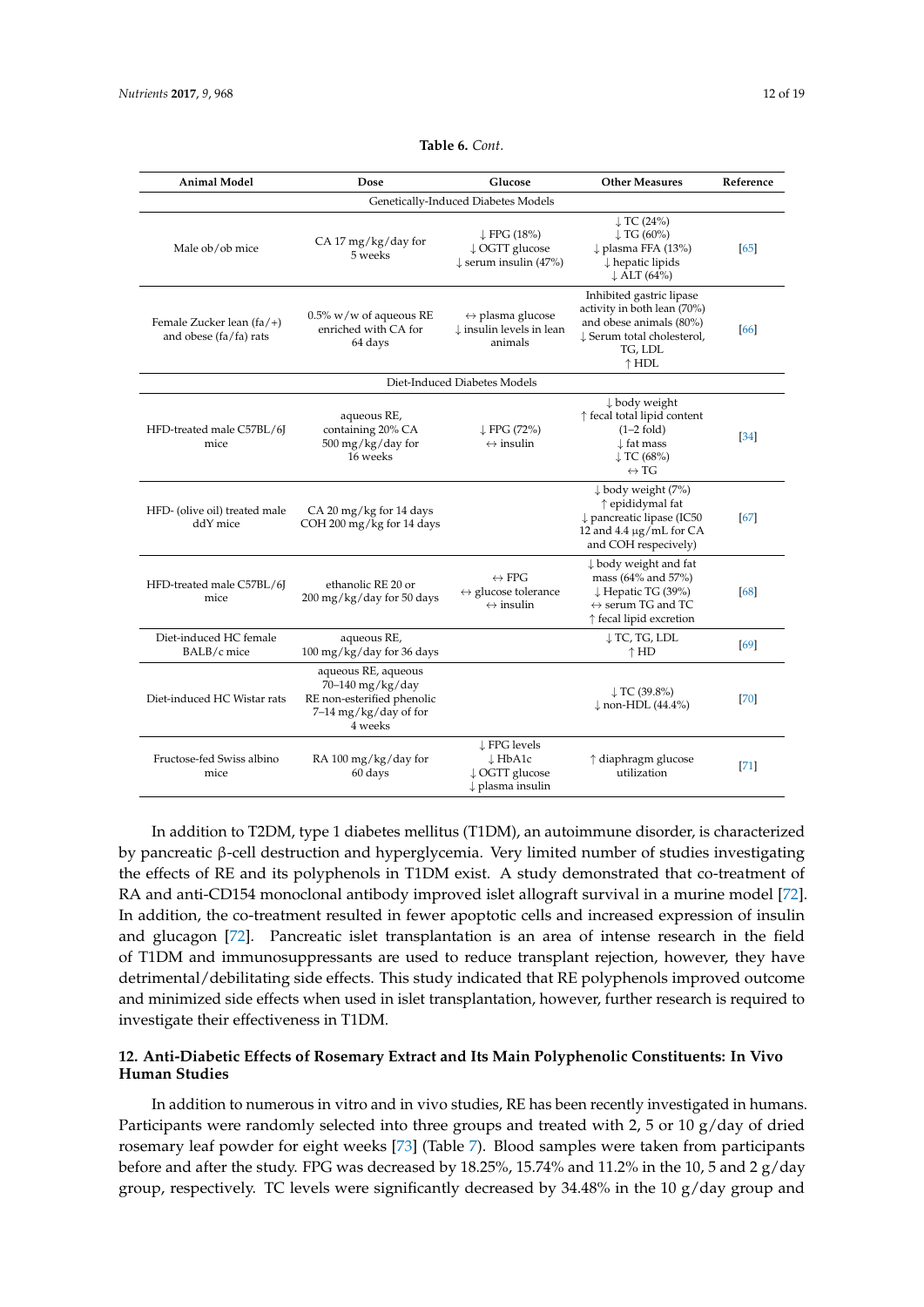17.97% and 11.48% in the 5  $g/day$  and 2  $g/day$  groups, respectively. LDL cholesterol in this group was also significantly lowered by 32.28% in the 10 g/day treated group, and 28.46% and 15.58% in the 5  $g$ /day and 2  $g$ /day groups, respectively. Additionally, HDL cholesterol was increased by 22.91% in the 10 g/day group and 15.21% and 4.54% in the 5 g/day and 2 g/day groups, respectively. Furthermore, triglyceride levels were also decreased by 29.06% in the 10 g/day group and 21.3% and 14.97% in the 5 g/day and 2 g/day groups, respectively. In addition to the improvement in the overall lipid profile, rosemary powder seems to exhibit high antioxidant properties by decreasing MDA by 36.21%, 12.43% and 13.6% in the 10 g/day, 5 g/day and 2 g/day treated groups, respectively. Glutathione reductase (GR) was decreased by 15.36%, 6.73%, and 0.95% in the 10  $g/day$ , 5  $g/day$ and 2 g/day treated groups respectively. Vitamin C indicated an increase by 19.93%, 11.37% and 8% in the 10 g/day, 5 g/day and 2 g/day treated groups, respectively. In addition, β carotene levels increased by 45.23%, 33.33% and 7.5% in the 10  $g/day$ , 5  $g/day$  and 2  $g/day$  treated group. Additionally, there have been a few studies indirectly examining the effects of rosemary supplements with non-conclusive results. An observational, prospective, monocenter study examined the effect of 21 days of oral supplementation of aqueous RE (containing 77.7 mg RE with 0.97 mg COH, 8.60 mg CA, and 10.30 mg RA) in twelve healthy young volunteers found a significant decrease in plasminogen activator-inhibitor-1 (PAI-1) levels suggesting that RE may have anti-inflammatory and anti-blood clotting activity in vivo [\[74\]](#page-18-0). Another observational study demonstrated that administration of RE and oleanolic acid (440 mg thrice a day for four weeks and additional 880 mg twice a day for four weeks) in patients with osteoarthritis, fibromyalgia, and rheumatoid arthritis was protective against inflammatory rheumatic diseases, particularly in those with initial serum c-reactive protein (CRP) levels >7.0 mg/L (Table [7\)](#page-12-0) [\[75\]](#page-18-1).

| <b>Study Methodology</b>                                                                                           | <b>Treatment</b>                                                                                                                                         | Effect                                                                                                                                                                               | Reference |
|--------------------------------------------------------------------------------------------------------------------|----------------------------------------------------------------------------------------------------------------------------------------------------------|--------------------------------------------------------------------------------------------------------------------------------------------------------------------------------------|-----------|
| 48 healthy individuals                                                                                             | Dry rosemary powder<br>2, 5 or 10 $g$ /day, for 8 weeks                                                                                                  | $\downarrow$ FPG<br>$\downarrow$ TC, $\downarrow$ LDL, $\downarrow$ TG, $\uparrow$<br>HDL<br>$\downarrow$ MDA, $\downarrow$ GR<br>$\uparrow$ vitamin C<br>$\uparrow \beta$ -carotene | [73]      |
| 12 healthy, young volunteers                                                                                       | RE 77.7 mg<br>$COH$ 0.97 mg<br>CA 8.6 mg<br>RA 10.30 mg for 21 days                                                                                      | $\downarrow$ PAI-1                                                                                                                                                                   | [74]      |
| 72 patients with rheumatic<br>disease including osteoarthritis<br>(OA), rheumatoid arthritis,<br>fibromyalgia (FM) | Meta050 compound (RE, oleanolic acid<br>and reduced iso-alpha-acids)<br>440 mg/day for 4 weeks 3 times per day<br>880 mg/day for 4 weeks 2 times per day | $\downarrow$ CRP<br>$\downarrow$ arthritis pain scores<br>$\leftrightarrow$ fibromyalgia scores                                                                                      | [75]      |

<span id="page-12-0"></span>**Table 7.** Anti-diabetic Effects of Rosemary Extract and its Main Polyphenolic Constituents: in vivo human studies.

#### **13. Conclusions**

Rosemary extract and the rosemary extract polyphenols carnosic acid and rosmarinic acid have been shown to have insulin-like effects in insulin target cells in vitro and to exert significant anti-diabetic effects in different animal models of T2DM in vivo. Rosemary extract and rosemary extract polyphenols exhibit protective properties against hyperlipidemia and hyperglycemia in genetic, chemically-induced and dietary animal models of obesity and T2DM. These promising findings from in vivo animal studies suggest a potential to use RE and its polyphenolic constituents towards the management of blood glucose levels and diabetes. However, more studies are warranted to fill the gaps in research. On the one end of the research spectrum, in vitro studies are needed to delineate the direct effects of RE and its polyphenolic constituents in specific cell and tissue types and thereby ascertain their mechanism of action. On the other end, clinical trials are warranted to examine the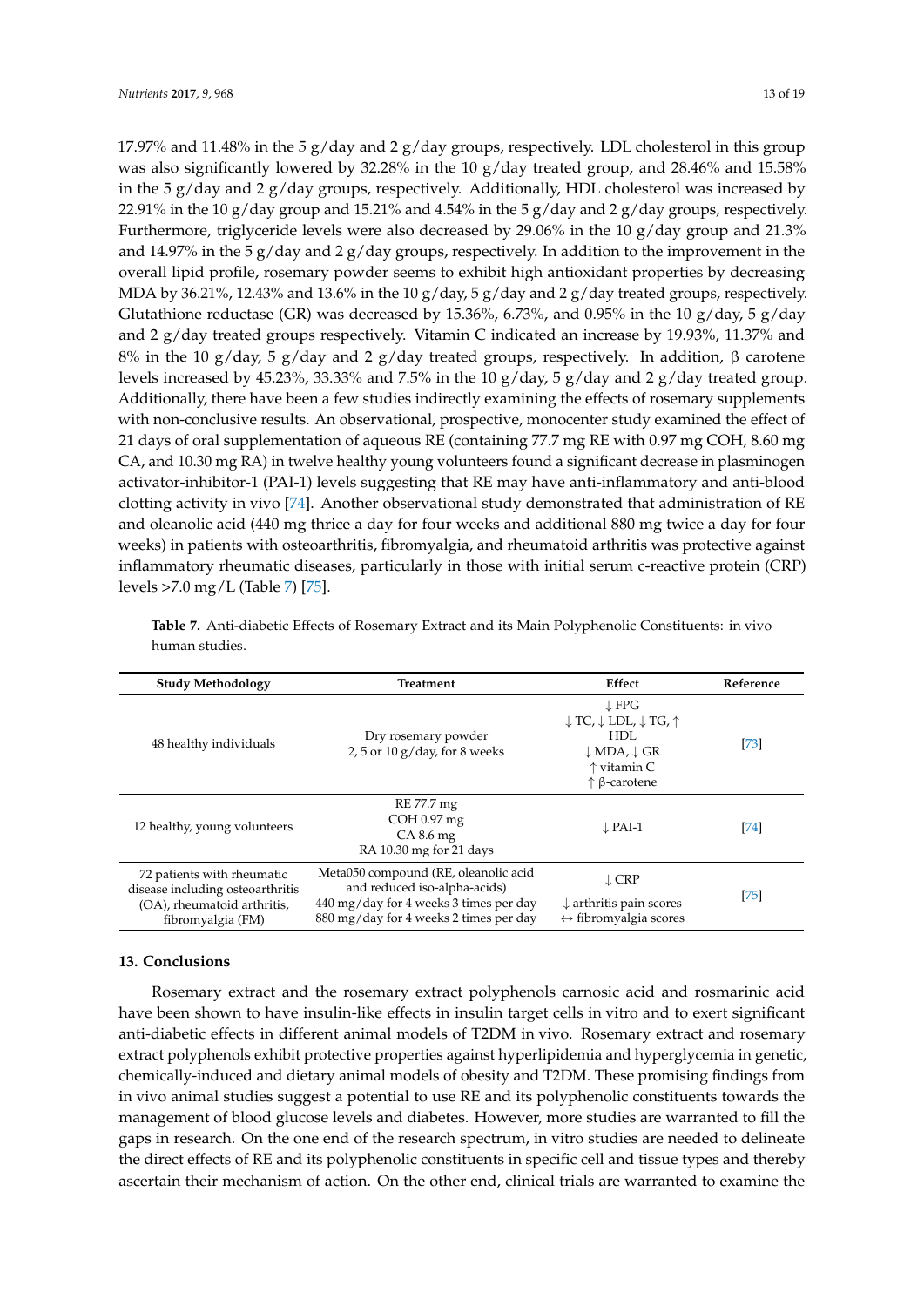effects of RE and its polyphenolic constituents directly in humans. Furthermore, more research is needed to address questions surrounding bioavailability of RE and its polyphenolic components, and therapeutic dosage ranges relevant in humans.

**Acknowledgments:** This work was supported by a Natural Sciences and Engineering Research Council of Canada (NSERC) and by a Brock University Advancement Fund (BUAF) grant to E.T. A Brock Library Open Access Publishing Fund was awarded to HS and used towards publication fee payment.

**Author Contributions:** E.T. formulated the review topic. M.N. and E.T. wrote the majority of the manuscript. F.V. and H.S. contributed to the writing of the manuscript, table and figure preparation. All authors read and approved the final manuscript.

**Conflicts of Interest:** The authors declare no conflict of interest.

#### **Abbreviations**

| ALP           | Alkaline phosphatase                                           |
|---------------|----------------------------------------------------------------|
| ALT           | Alanine aminotransferase                                       |
| AST           | Aspartate transaminase                                         |
| СA            | Carnosic acid                                                  |
| CAT           | Catalase                                                       |
| $C/EBP\alpha$ | CCAAT-enhancer binding proteins,                               |
| COH           | Carnosol                                                       |
| CRP           | C-reactive protein                                             |
| DDP-4         | Dipeptidyl peptide 4                                           |
| DGAT1         | Diacylglycerol acyltransferase 1                               |
| ERK           | Extracellular signal-regulated kinase                          |
| FDA           | Food and Drug Administration                                   |
| <b>FFA</b>    | Free fatty acids                                               |
| FM            | Fibromyalgia                                                   |
| FPG           | Fasting plasma glucose                                         |
| GL            | Gastric lipase                                                 |
| GLP-1         | Glucagon-like peptide 1                                        |
| GPDH          | Glycerol-3-phosphate dehydrogenase                             |
| GPx           | Glutathione peroxidase                                         |
| GSH           | Glutathione                                                    |
| GU            | Glucose uptake                                                 |
| HSL           | Hormone sensitive lipase                                       |
| HDL           | High-density lipoprotein                                       |
| HFD           | High-fat diet                                                  |
| HbA1c         | Glycated hemoglobin                                            |
| IDF           | International Diabetes Federation                              |
| ITT           | Insulin tolerance test                                         |
| LDL           | Low-density-lipoprotein                                        |
| MCP-1         | Monocyte chemoattract protein 1                                |
| MDA           | Malondialdehyde                                                |
| MUFA          | Monounsaturated fatty acids                                    |
| NF-kB         | Nuclear factor kappa-light-chain-enhancer of activated B cells |
| OA            | Osteoarthritis                                                 |
| OGTT          | Oral glucose tolerance test                                    |
| PAI-1         | Plasminogen activator inhibitor-1                              |
| <b>PEPCK</b>  | Phosphoenolypyruvate carboxykinase                             |
| PL            | Pancreatic lipase                                              |
| PPAR          | Peroxisome proliferator activated receptor,                    |
| RA            | Rosmarinic acid                                                |
| RE            | Rosemary extract                                               |
| ROS           | Reactive oxygen species                                        |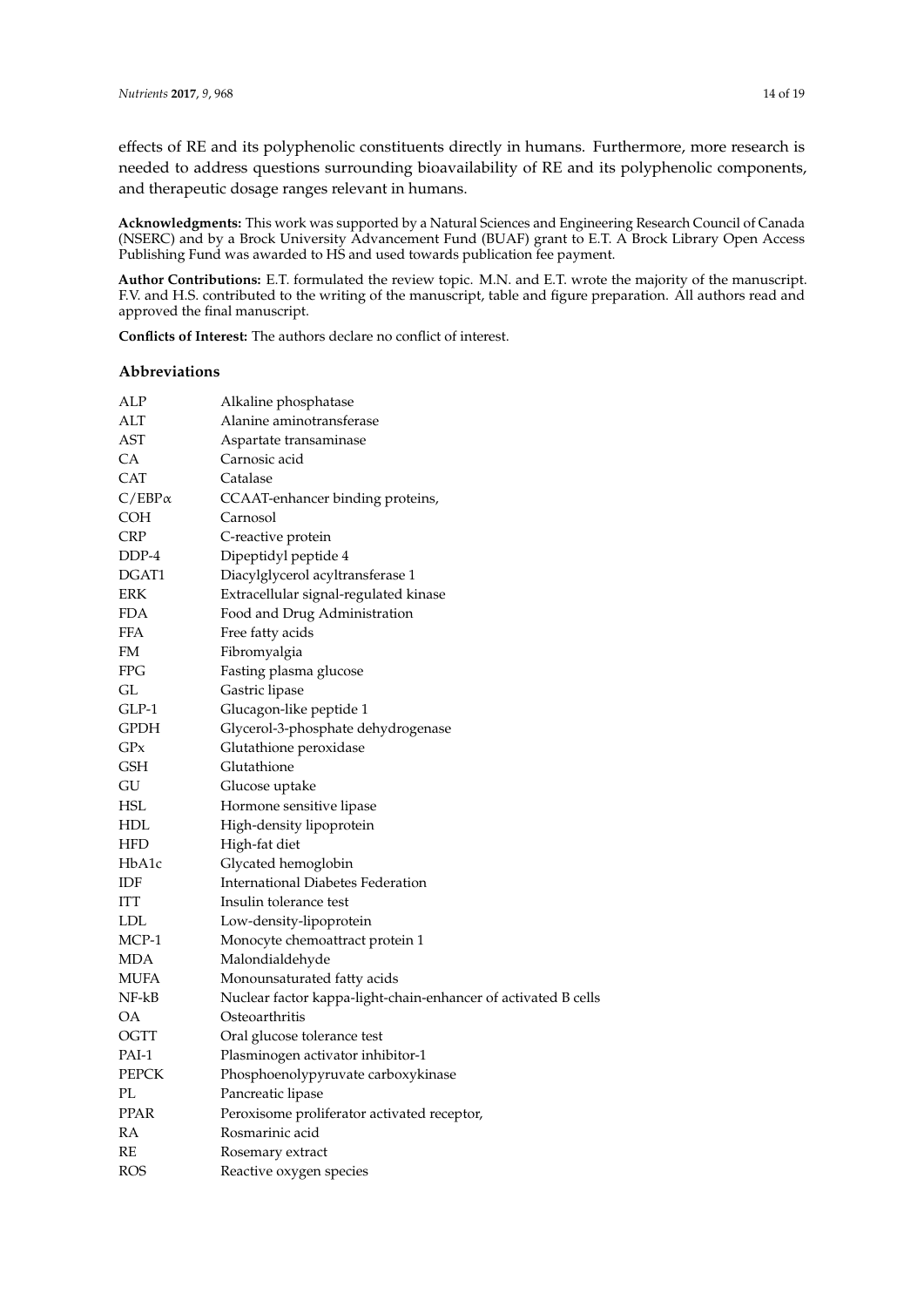| SCD <sub>1</sub>  | Stearoyl coA desaturase 1                   |
|-------------------|---------------------------------------------|
| <b>SFA</b>        | Saturated fatty acids                       |
| SGLT1             | Sodium glucose cotransporters 1             |
| SGLT <sub>2</sub> | Sodium-glucose cotransporter 2,             |
| <b>SOD</b>        | Superoxide dismutase                        |
| SREBP1            | Sterol regulatory element binding protein 1 |
| STZ.              | Streptozotocin                              |
| T <sub>1</sub> DM | Type 1 diabetes mellitus                    |
| T <sub>2</sub> DM | Type 2 diabetes mellitus                    |
| TC.               | Total cholesterol                           |
| ТG                | Triglycerides                               |
| $TNF\alpha$       | Tumor necrosis factor $\alpha$              |
|                   |                                             |

# **References**

- <span id="page-14-0"></span>1. Tripathy, D.; Chavez, A.O. Defects in insulin secretion and action in the pathogenesis of type 2 diabetes mellitus. *Curr. Diabete Rep.* **2010**, *10*, 184–191. [\[CrossRef\]](http://dx.doi.org/10.1007/s11892-010-0115-5) [\[PubMed\]](http://www.ncbi.nlm.nih.gov/pubmed/20425581)
- <span id="page-14-1"></span>2. Shaw, J.E.; Sicree, R.A.; Zimmet, P.Z. Diabetes atlas: Global estimates of the prevalence of diabetes for 2010 and 2030. *Diabetes Res. Clin. Pract.* **2010**, *87*, 4–14. [\[CrossRef\]](http://dx.doi.org/10.1016/j.diabres.2009.10.007) [\[PubMed\]](http://www.ncbi.nlm.nih.gov/pubmed/19896746)
- <span id="page-14-2"></span>3. Tran, L.; Zielinski, A.; Roach, A.H.; Jende, J.A.; Householder, A.M.; Cole, E.E.; Atway, S.A.; Amornyard, M.; Accursi, M.L.; Shieh, S.W.; et al. Pharmacologic treatment of type 2 diabetes oral medications. *Ann. Pharmacother.* **2015**, *49*, 540–556. [\[CrossRef\]](http://dx.doi.org/10.1177/1060028014558289) [\[PubMed\]](http://www.ncbi.nlm.nih.gov/pubmed/25667196)
- <span id="page-14-3"></span>4. DeFronzo, R.; Fleming, G.A.; Chen, K.; Bicsak, T.A. Metformin-associated lactic acidosis: Current perspectives on causes and risk. *Metabolism* **2016**, *65*, 20–29. [\[CrossRef\]](http://dx.doi.org/10.1016/j.metabol.2015.10.014) [\[PubMed\]](http://www.ncbi.nlm.nih.gov/pubmed/26773926)
- <span id="page-14-4"></span>5. Okayasu, S.; Kitaichi, K.; Hori, A.; Suwa, T.; Horikawa, Y.; Yamamoto, M.; Takeda, J.; Itoh, Y. The evaluation of risk factors associated with adverse drug reactions by metformin in type 2 diabetes mellitus. *Biol. Pharm. Bull.* **2012**, *35*, 933–937. [\[CrossRef\]](http://dx.doi.org/10.1248/bpb.35.933) [\[PubMed\]](http://www.ncbi.nlm.nih.gov/pubmed/22687486)
- <span id="page-14-5"></span>6. Wu, S.; Hopper, I.; Skiba, M.; Krum, H. Dipeptidyl peptidase-4 inhibitors and cardiovascular outcomes: Meta-analysis of randomized clinical trials with 55,141 participants. *Cardiovasc. Ther.* **2014**, *32*, 147–158. [\[CrossRef\]](http://dx.doi.org/10.1111/1755-5922.12075) [\[PubMed\]](http://www.ncbi.nlm.nih.gov/pubmed/24750644)
- <span id="page-14-6"></span>7. Forsmark, C.E. Incretins, Diabetes, pancreatitis and pancreatic cancer: What the GI specialist needs to know. *Pancreatollogy* **2016**, *16*, 10–13. [\[CrossRef\]](http://dx.doi.org/10.1016/j.pan.2015.11.009) [\[PubMed\]](http://www.ncbi.nlm.nih.gov/pubmed/26795258)
- <span id="page-14-7"></span>8. Dailey, G.E. Empagliflozin: A new treatment option for patients with type 2 diabetes mellitus. *Drugs Today* **2015**, *51*, 519–535. [\[CrossRef\]](http://dx.doi.org/10.1358/dot.2015.51.9.2368554) [\[PubMed\]](http://www.ncbi.nlm.nih.gov/pubmed/26488032)
- <span id="page-14-8"></span>9. Center for Drug Evaluation and Research Drug Safety and Availability. FDA Drug Safety Communication: FDA Revises Labels of SGLT2 Inhibitors for Diabetes to Include Warnings about too Much Acid in the Blood and Serious Urinary Tract Infections. Available online: [http://www.fda.gov/Drugs/DrugSafety/](http://www.fda.gov/Drugs/DrugSafety/ucm475463.htm) [ucm475463.htm](http://www.fda.gov/Drugs/DrugSafety/ucm475463.htm) (accessed on 10 April 2016).
- <span id="page-14-9"></span>10. Bent, S. Herbal medicine in the United States: Review of efficacy, safety, and regulation—Grand rounds at University of California, San Francisco Medical Center. *J. Gen. Intern. Med.* **2008**, *23*, 854–859. [\[CrossRef\]](http://dx.doi.org/10.1007/s11606-008-0632-y) [\[PubMed\]](http://www.ncbi.nlm.nih.gov/pubmed/18415652)
- <span id="page-14-10"></span>11. Aguilar, F.; Herman, A.; Barlow, S.; Castle, L.; Crebelli, R.; Dekant, W.; Engel, K. Use of rosemary extracts as a food additive-scientific opinion of the panel on food additives, flavourings, processing aids and materials in contact with food. *EFSA J.* **2008**, *6*, 721. [\[CrossRef\]](http://dx.doi.org/10.2903/j.efsa.2008.721)
- <span id="page-14-11"></span>12. Schwarz, K. *Phenolic Diterpenes from Rosemary and Sage*; CRC: Boca Raton, FL, USA, 2002.
- 13. González-Vallinas, M.; Reglero, G.; Ramírez de Molina, A. Rosemary (*Rosmarinus officinalis* L.) extract as a potential complementary agent in anticancer therapy. *Nutr. Cancer* **2015**, *67*, 1223–1231. [\[CrossRef\]](http://dx.doi.org/10.1080/01635581.2015.1082110) [\[PubMed\]](http://www.ncbi.nlm.nih.gov/pubmed/26452641)
- <span id="page-14-12"></span>14. Sedighi, R.; Zhao, Y.; Yerke, A.; Sang, S. Preventive and protective properties of rosemary (*Rosmarinus officinalis* L.) in obesity and diabetes mellitus of metabolic disorders: A brief review. *Curr. Opin. Food Sci.* **2015**, *2*, 58–70. [\[CrossRef\]](http://dx.doi.org/10.1016/j.cofs.2015.02.002)
- <span id="page-14-13"></span>15. Hassani, F.V.; Shirani, K.; Hosseinzadeh, H. Rosemary (*Rosmarinus officinalis*) as a potential therapeutic plant in metabolic syndrome: A review. *Naunyn-Schmiedebergs Arch. Pharmacol.* **2016**, *389*, 931–949. [\[CrossRef\]](http://dx.doi.org/10.1007/s00210-016-1256-0) [\[PubMed\]](http://www.ncbi.nlm.nih.gov/pubmed/27178264)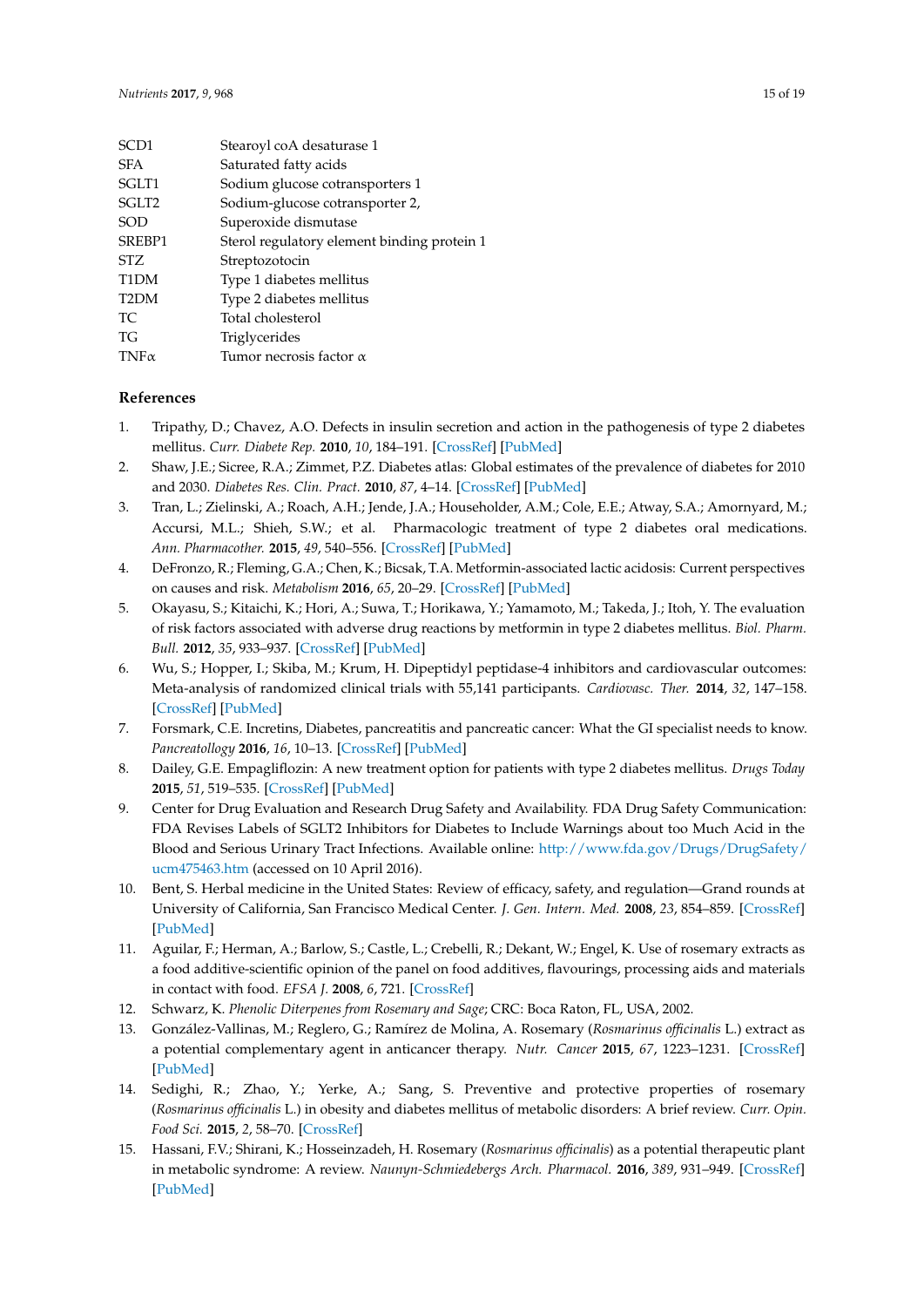- <span id="page-15-12"></span><span id="page-15-11"></span><span id="page-15-10"></span><span id="page-15-9"></span><span id="page-15-0"></span>16. De Raadt, P.; Wirtz, S.; Vos, E.; Verhagen, H. Short review of extracts of rosemary as a food additive. *Eur. J. Nutr. Food Saf.* **2015**, *5*, 126–137. [\[CrossRef\]](http://dx.doi.org/10.9734/EJNFS/2015/10404) [\[PubMed\]](http://www.ncbi.nlm.nih.gov/pubmed/28134078)
- <span id="page-15-1"></span>17. Ulbricht, C.; Abrams, T.; Brigham, A.; Ceurvels, J.; Clubb, J.; Curtiss, W.; Kirkwood, C.; Giese, N.; Hoehn, K.; Iovin, R.; et al. An evidence-based systematic review of rosemary (*Rosmarinus officinalis*) by the natural standard research collaboration. *J. Diet. Suppl.* **2010**, *7*, 351–413. [\[CrossRef\]](http://dx.doi.org/10.3109/19390211.2010.525049) [\[PubMed\]](http://www.ncbi.nlm.nih.gov/pubmed/22432564)
- <span id="page-15-13"></span><span id="page-15-2"></span>18. Ho, C.T.; Wang, M.; Wei, G.J.; Huang, T.C.; Huang, M.T. Chemistry and antioxidative factors in rosemary and sage. *BioFactors* **2000**, *13*, 161–166. [\[CrossRef\]](http://dx.doi.org/10.1002/biof.5520130126) [\[PubMed\]](http://www.ncbi.nlm.nih.gov/pubmed/11237177)
- 19. Al-Sereiti, M.R.; Abu-Amer, K.M.; Sen, P. Pharmacology of rosemary (*Rosmarinus officinalis* Linn.) and its therapeutic potentials. *Indian J. Exp. Biol.* **1999**, *37*, 124–130. [\[PubMed\]](http://www.ncbi.nlm.nih.gov/pubmed/10641130)
- 20. Zhang, Y.; Smuts, J.P.; Dodbiba, E.; Rangarajan, R.; Lang, J.C.; Armstrong, D.W. Degradation study of carnosic acid, carnosol, rosmarinic acid, and rosemary extract (*Rosmarinus officinalis* L.) assessed using HPLC. *J. Agric. Food Chem.* **2012**, *60*, 9305–9314. [\[CrossRef\]](http://dx.doi.org/10.1021/jf302179c) [\[PubMed\]](http://www.ncbi.nlm.nih.gov/pubmed/22881034)
- <span id="page-15-4"></span>21. Hossain, M.B.; Rai, D.K.; Brunton, N.P.; Martin-Diana, A.B.; Barry-Ryan, C. Characterization of phenolic composition in Lamiaceae spices by LC-ESI-MS/MS. *J. Agric. Food Chem.* **2010**, *58*, 10576–10581. [\[CrossRef\]](http://dx.doi.org/10.1021/jf102042g) [\[PubMed\]](http://www.ncbi.nlm.nih.gov/pubmed/20825192)
- <span id="page-15-3"></span>22. Vallverdú-Queralt, A.; Regueiro, J.; Martínez-Huélamo, M.; Rinaldi Alvarenga, J.F.; Leal, L.N.; Lamuela-Raventos, R.M. A comprehensive study on the phenolic profile of widely used culinary herbs and spices: Rosemary, thyme, oregano, cinnamon, cumin and bay. *Food Chem.* **2014**, *154*, 299–307. [\[CrossRef\]](http://dx.doi.org/10.1016/j.foodchem.2013.12.106) [\[PubMed\]](http://www.ncbi.nlm.nih.gov/pubmed/24518346)
- <span id="page-15-5"></span>23. Kontogianni, V.G.; Tomic, G.; Nikolic, I.; Nerantzaki, A.A.; Sayyad, N.; Stosic-Grujicic, S.; Stojanovic, I.; Gerothanassis, I.P.; Tzakos, A.G. Phytochemical profile of *Rosmarinus officinalis* and *Salvia officinalis* extracts and correlation to their antioxidant and anti-proliferative activity. *Food Chem.* **2013**, *136*, 120–129. [\[CrossRef\]](http://dx.doi.org/10.1016/j.foodchem.2012.07.091) [\[PubMed\]](http://www.ncbi.nlm.nih.gov/pubmed/23017402)
- <span id="page-15-6"></span>24. Ferlemi, A.-V.; Katsikoudi, A.; Kontogianni, V.G.; Kellici, T.F.; Iatrou, G.; Lamari, F.N.; Tzakos, A.G.; Margarity, M. Rosemary tea consumption results to anxiolytic- and anti-depressant-like behavior of adult male mice and inhibits all cerebral area and liver cholinesterase activity; phytochemical investigation and in silico studies. *Chem. Biol. Interact.* **2015**, *237*, 47–57. [\[CrossRef\]](http://dx.doi.org/10.1016/j.cbi.2015.04.013) [\[PubMed\]](http://www.ncbi.nlm.nih.gov/pubmed/25910439)
- <span id="page-15-7"></span>25. Genena, A.K.; Hense, H.; Smania Junior, A.; Machado de Souza, S. Rosemary (*Rosmarinus officinalis*)—A study of the composition, antioxidant and antimicrobial activities of extracts obtained with supercritical carbon dioxide. *Cienc. Tecnol. Aliment.* **2008**, *28*, 463–469. [\[CrossRef\]](http://dx.doi.org/10.1590/S0101-20612008000200030)
- <span id="page-15-8"></span>26. Moreno, S.; Scheyer, T.; Romano, C.S.; Vojnov, A.A. Antioxidant and antimicrobial activities of rosemary extracts linked to their polyphenol composition. *Free Radic. Res.* **2006**, *40*, 223–231. [\[CrossRef\]](http://dx.doi.org/10.1080/10715760500473834) [\[PubMed\]](http://www.ncbi.nlm.nih.gov/pubmed/16390832)
- <span id="page-15-14"></span>27. Xiao, J.; Kai, G.; Yamamoto, K.; Chen, X. Advance in dietary polyphenols as α-glucosidases inhibitors: A review on structure-activity relationship aspect. *Crit. Rev. Food Sci. Nutr.* **2013**, *53*, 818–836. [\[CrossRef\]](http://dx.doi.org/10.1080/10408398.2011.561379) [\[PubMed\]](http://www.ncbi.nlm.nih.gov/pubmed/23768145)
- <span id="page-15-15"></span>28. Funke, I.; Melzig, M.F. Traditionally used plants in diabetes therapy: Phytotherapeutics as inhibitors of alpha-amylase activity. *Rev. Bras. Farmacogn.* **2006**, *16*, 1–5. [\[CrossRef\]](http://dx.doi.org/10.1590/S0102-695X2006000100002)
- <span id="page-15-16"></span>29. Koga, K.; Shibata, H.; Yoshino, K.; Nomoto, K. Effects of 50% ethanol extract from rosemary (*Rosmarinus officinalis*) on α-glucosidase inhibitory activity and the elevation of plasma glucose level in rats, and its active compound. *J. Food Sci.* **2006**, *71*, S507–S512. [\[CrossRef\]](http://dx.doi.org/10.1111/j.1750-3841.2006.00125.x)
- <span id="page-15-17"></span>30. McCue, P.P.; Shetty, K. Inhibitory effects of rosmarinic acid extracts on porcine pancreatic amylase in vitro. *Asia Pac. J. Clin. Nutr.* **2004**, *13*, 101–106. [\[PubMed\]](http://www.ncbi.nlm.nih.gov/pubmed/15003922)
- <span id="page-15-18"></span>31. Bower, A.M.; Real Hernandez, L.M.; Berhow, M.A.; de Mejia, E.G. Bioactive compounds from culinary herbs inhibit a molecular target for type 2 diabetes management, dipeptidyl peptidase IV. *J. Agric. Food Chem.* **2014**, *62*, 6147–6158. [\[CrossRef\]](http://dx.doi.org/10.1021/jf500639f) [\[PubMed\]](http://www.ncbi.nlm.nih.gov/pubmed/24881464)
- <span id="page-15-19"></span>32. Reis, P.; Holmberg, K.; Watzke, H.; Leser, M.E.; Miller, R. Lipases at interfaces: A review. *Adv. Colloid Interface Sci.* **2009**, *147*, 237–250. [\[CrossRef\]](http://dx.doi.org/10.1016/j.cis.2008.06.001) [\[PubMed\]](http://www.ncbi.nlm.nih.gov/pubmed/18691682)
- <span id="page-15-20"></span>33. Bustanji, Y.; Issa, A.; Mohammad, M.; Hudaib, M.; Tawah, K.; Alkhatib, H.; Almasri, I.; Al-Khalidi, B. Inhibition of hormone sensitive lipase and pancreatic lipase by *Rosmarinus officinalis* extract and selected phenolic constituents. *J. Med. Plants Res.* **2010**, *4*, 2235–2242. [\[CrossRef\]](http://dx.doi.org/10.5897/JMPR10.399)
- <span id="page-15-21"></span>34. Ibarra, A.; Cases, J.; Roller, M.; Chiralt-Boix, A.; Coussaert, A.; Ripoll, C. Carnosic-acid rich rosemary (*Rosmarinus officinalis* L.) leaf extract limits weight gain and improves cholesterol levels and glycaemia in mice on a high-fat diet. *Br. J. Nutr.* **2011**, *106*, 1182–1189. [\[CrossRef\]](http://dx.doi.org/10.1017/S0007114511001620) [\[PubMed\]](http://www.ncbi.nlm.nih.gov/pubmed/21676274)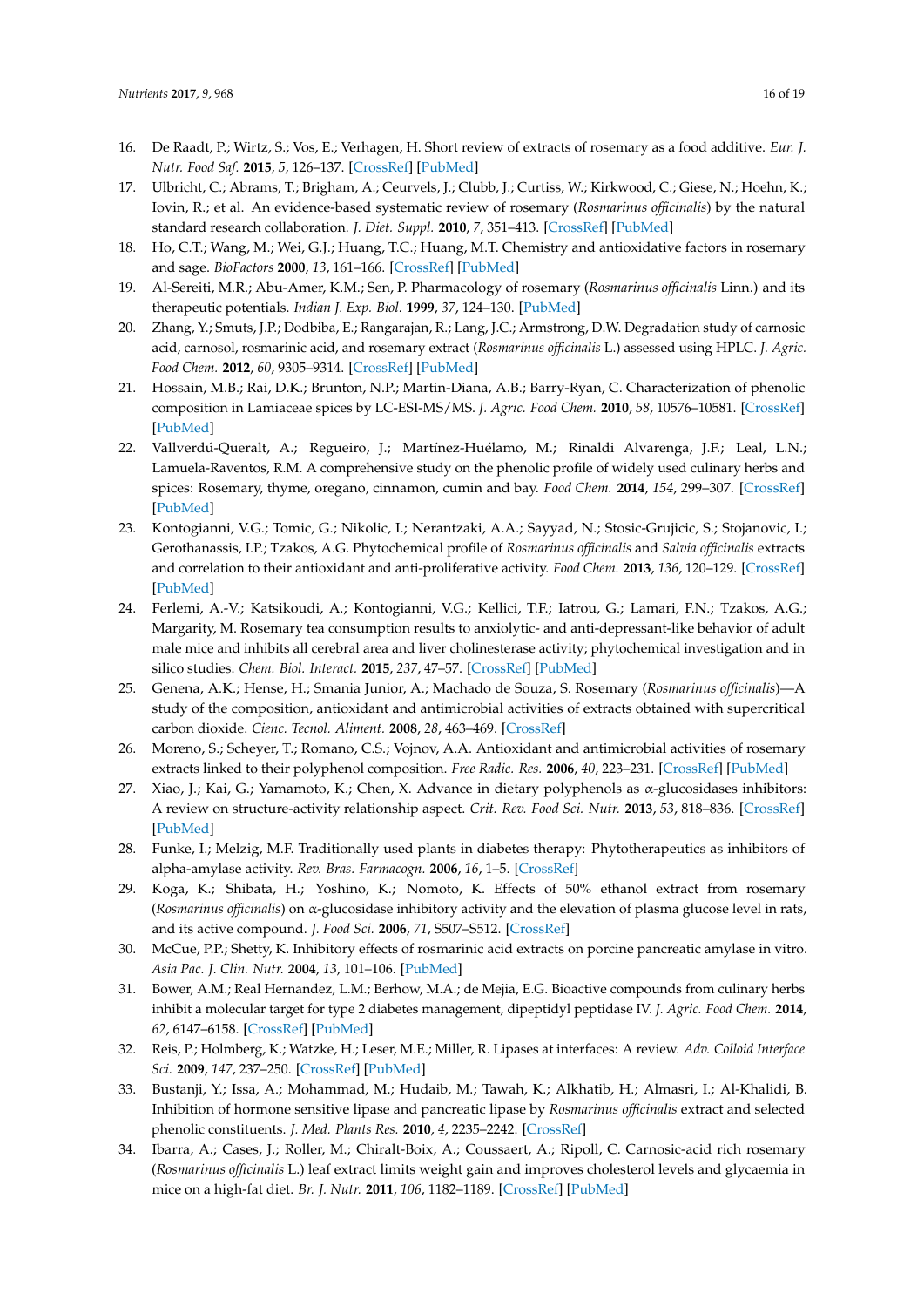- <span id="page-16-0"></span>35. Cui, L.; Kim, M.O.; Seo, J.H.; Kim, I.S.; Kim, N.Y.; Lee, S.H.; Park, J.; Kim, J.; Lee, H.S. Abietane diterpenoids of *Rosmarinus officinalis* and their diacylglycerol acyltransferase-inhibitory activity. *Food Chem.* **2012**, *132*, 1775–1780. [\[CrossRef\]](http://dx.doi.org/10.1016/j.foodchem.2011.11.138)
- <span id="page-16-1"></span>36. Yun, Y.S.; Noda, S.; Shigemori, G.; Kuriyama, R.; Takahashi, S.; Umemura, M.; Takahashi, Y.; Inoue, H. Phenolic diterpenes from rosemary suppress cAMP Responsiveness of gluconeogenic gene promoters. *Phytother. Res.* **2013**, *27*, 906–910. [\[CrossRef\]](http://dx.doi.org/10.1002/ptr.4794) [\[PubMed\]](http://www.ncbi.nlm.nih.gov/pubmed/22927089)
- <span id="page-16-2"></span>37. Tu, Z.; Moss-Pierce, T.; Ford, P.; Jiang, T. Rosemary (*Rosmarinus officinalis* L.) Extract regulates glucose and lipid metabolism by activating AMPK and PPAR pathways in Hep G2 cells. *J. Agric. Food Chem.* **2013**, *61*, 2803–2810. [\[CrossRef\]](http://dx.doi.org/10.1021/jf400298c) [\[PubMed\]](http://www.ncbi.nlm.nih.gov/pubmed/23432097)
- <span id="page-16-3"></span>38. Wang, T.; Takikawa, Y.; Tabuchi, T.; Satoh, T.; Kosaka, K.; Suzuki, K. Carnosic acid (CA) prevents lipid accumulation in hepatocytes through the EGFR/MAPK pathway. *J. Gastroenterol.* **2012**, *47*, 805–813. [\[CrossRef\]](http://dx.doi.org/10.1007/s00535-012-0546-7) [\[PubMed\]](http://www.ncbi.nlm.nih.gov/pubmed/22350699)
- <span id="page-16-4"></span>39. Renzulli, C.; Galvano, F.; Pierdomenico, L.; Speroni, E.; Guerra, M.C. Effects of rosmarinic acid against aflatoxin B1 and ochratoxin-a-induced cell damage in a human hepatoma cell line (Hep G2). *J. Appl. Toxicol.* **2004**, *24*, 289–296. [\[CrossRef\]](http://dx.doi.org/10.1002/jat.982) [\[PubMed\]](http://www.ncbi.nlm.nih.gov/pubmed/15300717)
- <span id="page-16-5"></span>40. Takahashi, T.; Tabuchi, T.; Tamaki, Y.; Kosaka, K.; Takikawa, Y.; Satoh, T. Carnosic acid and carnosol inhibit adipocyte differentiation in mouse 3T3-L1 cells through induction of phase 2 enzymes and activation of glutathione metabolism. *Biochem. Biophys. Res. Commun.* **2009**, *382*, 549–554. [\[CrossRef\]](http://dx.doi.org/10.1016/j.bbrc.2009.03.059) [\[PubMed\]](http://www.ncbi.nlm.nih.gov/pubmed/19289108)
- <span id="page-16-6"></span>41. Gaya, M.; Repetto, V.; Toneatto, J.; Anesini, C.; Piwien-Pilipuk, G.; Moreno, S. Antiadipogenic effect of carnosic acid, a natural compound present in *Rosmarinus officinalis*, is exerted through the C/EBPs and PPAR pathways at the onset of the differentiation program. *Biochim. Biophys. Acta-Gen. Subj.* **2013**, *1830*, 3796–3806. [\[CrossRef\]](http://dx.doi.org/10.1016/j.bbagen.2013.03.021) [\[PubMed\]](http://www.ncbi.nlm.nih.gov/pubmed/23541989)
- <span id="page-16-7"></span>42. Babish, J.G.; Pacioretty, L.M.; Bland, J.S.; Minich, D.M.; Hu, J.; Tripp, M.L. Antidiabetic screening of commercial botanical products in 3T3-L1 adipocytes and db/db mice. *J. Med. Food* **2010**, *13*, 535–547. [\[CrossRef\]](http://dx.doi.org/10.1089/jmf.2009.0110) [\[PubMed\]](http://www.ncbi.nlm.nih.gov/pubmed/20521979)
- <span id="page-16-8"></span>43. Park, M.-Y.; Sung, M.-K. Carnosic Acid Inhibits Lipid Accumulation in 3T3-L1 Adipocytes Through Attenuation of Fatty Acid Desaturation. *J. Cancer Prev.* **2015**, *20*, 41–49. [\[CrossRef\]](http://dx.doi.org/10.15430/JCP.2015.20.1.41) [\[PubMed\]](http://www.ncbi.nlm.nih.gov/pubmed/25853102)
- <span id="page-16-9"></span>44. Park, M.-Y.; Mun, S.T. Carnosic acid inhibits TLR4-MyD88 signaling pathway in LPS-stimulated 3T3-L1 adipocytes. *Nutr. Res. Pract.* **2014**, *8*, 516–520. [\[CrossRef\]](http://dx.doi.org/10.4162/nrp.2014.8.5.516) [\[PubMed\]](http://www.ncbi.nlm.nih.gov/pubmed/25324930)
- <span id="page-16-10"></span>45. Naimi, M.; Tsakiridis, T.; Stamatatos, T.C.; Alexandropoulos, D.I.; Tsiani, E. Increased skeletal muscle glucose uptake by rosemary extract through AMPK activation. *Appl. Physiol. Nutr. Metab.* **2015**, *40*, 407–413. [\[CrossRef\]](http://dx.doi.org/10.1139/apnm-2014-0430) [\[PubMed\]](http://www.ncbi.nlm.nih.gov/pubmed/25794239)
- <span id="page-16-11"></span>46. Lipina, C.; Hundal, H.S. Carnosic acid stimulates glucose uptake in skeletal muscle cells via a PME-1/PP2A/PKB signalling axis. *Cell. Signal.* **2014**, *26*, 2343–2349. [\[CrossRef\]](http://dx.doi.org/10.1016/j.cellsig.2014.07.022) [\[PubMed\]](http://www.ncbi.nlm.nih.gov/pubmed/25038454)
- <span id="page-16-12"></span>47. Naimi, M.; Vlavcheski, F.; Murphy, B.; Hudlicky, T.; Tsiani, E. Carnosic acid as a component of rosemary extract stimulates skeletal muscle cell glucose uptake via AMPK activation. *Clin. Exp. Pharmacol. Physiol.* **2016**. [\[CrossRef\]](http://dx.doi.org/10.1111/1440-1681.12674) [\[PubMed\]](http://www.ncbi.nlm.nih.gov/pubmed/27716981)
- <span id="page-16-13"></span>48. Szkudelski, T. The mechanism of alloxan and streptozotocin action in B cells of the rat pancreas. *Physiol. Res.* **2001**, *50*, 537–546. [\[PubMed\]](http://www.ncbi.nlm.nih.gov/pubmed/11829314)
- <span id="page-16-14"></span>49. Erenmemisoglu, A.; Saraymen, R.; Ustun, S. Effect of a *Rosmarinus officinalis* leave extract on plasma glucose levels in normoglycaemic and diabetic mice. *Pharmazie* **1997**, *52*, 645–646. [\[PubMed\]](http://www.ncbi.nlm.nih.gov/pubmed/9292920)
- <span id="page-16-15"></span>50. Khalil, O.; Ramadan, K.; Danial, E.; Alnahdi, H.; Ayaz, N. Antidiabetic activity of *Rosmarinus officinalis* and its relationship with the antioxidant property. *Afr. J. Pharm. Pharmacol.* **2012**, *6*, 1031–1036.
- <span id="page-16-16"></span>51. Al-Jamal, A.-R.; Alqadi, T. Effects of rosemary (*Rosmarinus officinalis*) on lipid profile of diabetic rats. *Jordan J. Biol. Sci.* **2011**, *4*, 199–203.
- <span id="page-16-17"></span>52. Alnahdi, H.S. Effect of *Rosmarinus officinalis* extract on some cardiac enzymes of streptozotocin-induced diabetic rats. *J. Health Sci.* **2012**, *2*, 33–37. [\[CrossRef\]](http://dx.doi.org/10.5923/j.health.20120204.03)
- <span id="page-16-18"></span>53. Emam, M.A. Comparative evaluation of anti-diabetic activity of *Rosmarinus officinailis* L. and Chamomile recutita in streptozotocin induced diabetic rats. *Agric. Biol. J. N. Am.* **2012**, *3*, 247–252.
- <span id="page-16-19"></span>54. Ramadan, K.S.; Khalil, O.A.; Danial, E.N.; Alnahdi, H.S.; Ayaz, N.O. Hypoglycemic and hepatoprotective activity of *Rosmarinus officinalis* extract in diabetic rats. *J. Physiol. Biochem.* **2013**, *69*, 779–783. [\[CrossRef\]](http://dx.doi.org/10.1007/s13105-013-0253-8) [\[PubMed\]](http://www.ncbi.nlm.nih.gov/pubmed/23625639)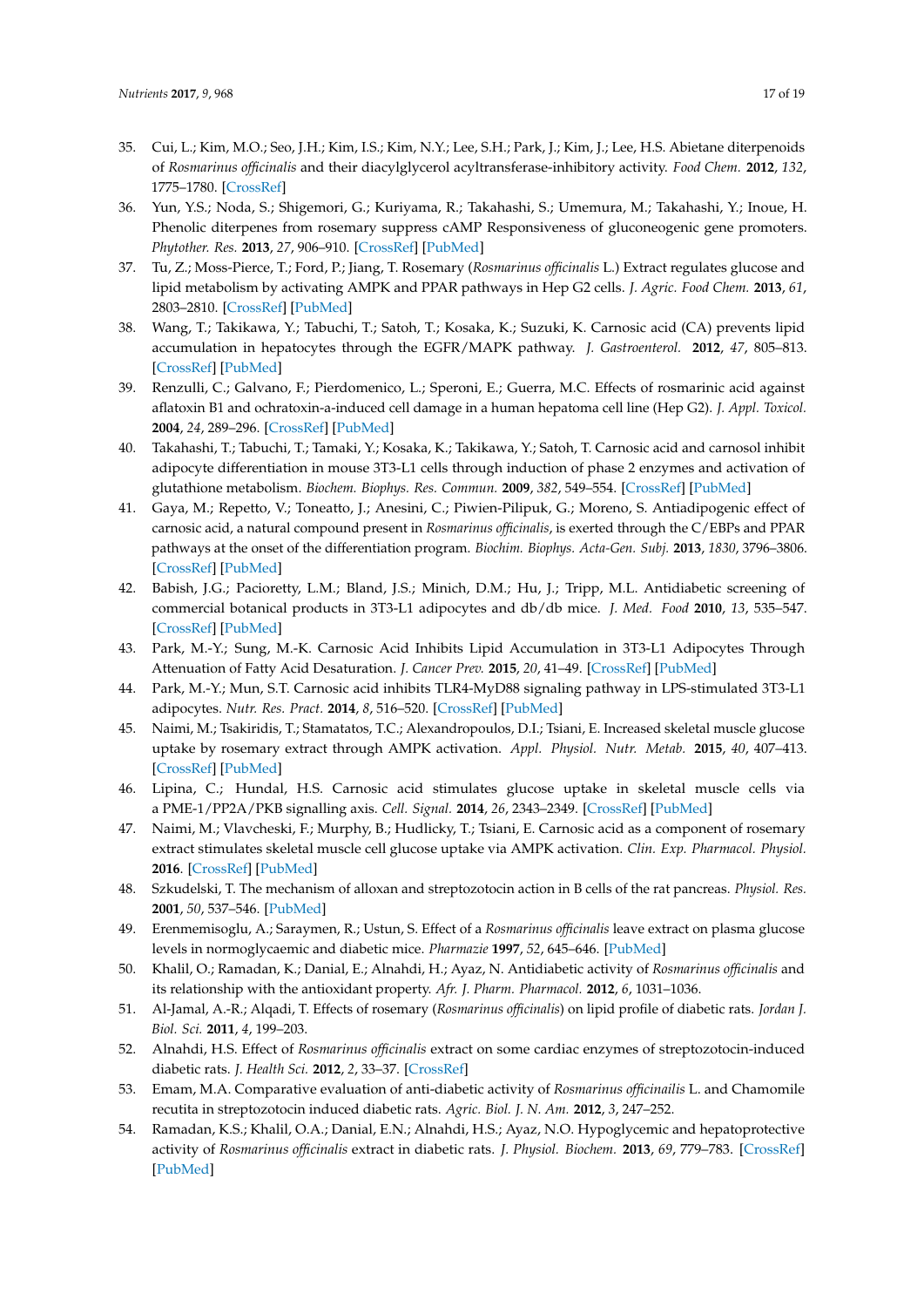- <span id="page-17-0"></span>55. Soliman, G.Z.A. Effect of *Rosmarinus officinalis* on lipid profile of streptozotocin-induced diabetic rats. *Egypt. J. Hosp. Med.* **2013**, *53*, 809–815. [\[CrossRef\]](http://dx.doi.org/10.12816/0001643)
- <span id="page-17-1"></span>56. Nazem, F.; Farhangi, N.; Neshat-Gharamaleki, M. Beneficial effects of endurance exercise with *Rosmarinus officinalis* labiatae leaves extract on blood antioxidant enzyme activities and lipid peroxidation in streptozotocin-induced diabetic rats. *Can. J. Diabetes* **2015**, *39*, 229–234. [\[CrossRef\]](http://dx.doi.org/10.1016/j.jcjd.2014.11.003) [\[PubMed\]](http://www.ncbi.nlm.nih.gov/pubmed/25659282)
- <span id="page-17-2"></span>57. Runtuwene, J.; Cheng, K.-C.; Asakawa, A.; Amitani, H.; Amitani, M.; Morinaga, A.; Takimoto, Y.; Kairupan, B.H.R.; Inui, A. Rosmarinic acid ameliorates hyperglycemia and insulin sensitivity in diabetic rats, potentially by modulating the expression of PEPCK and GLUT4. *Drug Des. Dev. Ther.* **2016**, *10*, 2193–2202. [\[CrossRef\]](http://dx.doi.org/10.2147/DDDT.S108539)
- <span id="page-17-3"></span>58. Azevedo, M.F.; Lima, C.F.; Fernandes-Ferreira, M.; Almeida, M.J.; Wilson, J.M.; Pereira-Wilson, C. Rosmarinic acid, major phenolic constituent of Greek sage herbal tea, modulates rat intestinal SGLT1 levels with effects on blood glucose. *Mol. Nutr. Food Res.* **2011**, *55* (Suppl. 1), S15–S25. [\[CrossRef\]](http://dx.doi.org/10.1002/mnfr.201000472) [\[PubMed\]](http://www.ncbi.nlm.nih.gov/pubmed/21433280)
- <span id="page-17-4"></span>59. Header, E.; Elsawy, N.; El-boshy, M.; Basalamah, M.; Mubarak, M.; Hadda, T. POM analyses of constituents of *Rosmarinus officinalis* and their synergistic effect in experimental diabetic rats. *J. Bioanal. Biomed.* **2015**, *7*, 18–23. [\[CrossRef\]](http://dx.doi.org/10.4172/1948-593X.1000118)
- <span id="page-17-5"></span>60. Bakırel, T.; Bakırel, U.; Kele¸s, O.Ü.; Ülgen, S.G.; Yardibi, H. In vivo assessment of antidiabetic and antioxidant activities of rosemary (*Rosmarinus officinalis*) in alloxan-diabetic rabbits. *J. Ethnopharmacol.* **2008**, *116*, 64–73. [\[CrossRef\]](http://dx.doi.org/10.1016/j.jep.2007.10.039) [\[PubMed\]](http://www.ncbi.nlm.nih.gov/pubmed/18063331)
- <span id="page-17-6"></span>61. Alhader, A.; Hasan, Z.; Aqel, M. Hyperglycemic and insulin release inhibitory effects of *Rosmarinus Officinalis*. *J. Ethnopharmacol.* **1994**, *43*, 217–221. [\[CrossRef\]](http://dx.doi.org/10.1016/0378-8741(94)90046-9)
- <span id="page-17-7"></span>62. Kensara, O.; ElSawy, N.; Altaf, F.; Header, E. Hypoglycemic and hepato-protective effects of *Rosmarinus officinalis* in experimental diabetic Rats. *UQU Med. J.* **2010**, *1*, 98–113.
- <span id="page-17-8"></span>63. Tavafi, M.; Ahmadvand, H.; Khalatbari, A.; Tamjidipoor, A. Rosmarinic acid ameliorates diabetic nephropathy in uninephrectomized diabetic rats. *Iran. J. Basic Med. Sci.* **2011**, *14*, 275–283.
- <span id="page-17-9"></span>64. Nusier, M.K.; Bataineh, H.N.; Daradkah, H.M. Adverse effects of rosemary (*Rosmarinus officinalis* L.) on reproductive function in adult male rats. *Exp. Biol. Med.* **2007**, *232*, 809–813.
- <span id="page-17-10"></span>65. Wang, T.; Takikawa, Y.; Satoh, T.; Yoshioka, Y.; Kosaka, K.; Tatemichi, Y.; Suzuki, K. Carnosic acid prevents obesity and hepatic steatosis in ob/ob mice. *Hepatol. Res.* **2011**, *41*, 87–92. [\[CrossRef\]](http://dx.doi.org/10.1111/j.1872-034X.2010.00747.x) [\[PubMed\]](http://www.ncbi.nlm.nih.gov/pubmed/21199201)
- <span id="page-17-11"></span>66. Vaquero, M.R.; Yáñez-Gascón, M.-J.; Villalba, R.G.; Larrosa, M.; Fromentin, E.; Ibarra, A.; Roller, M.; Tomás-Barberán, F.; de Gea, J.C.E.; García-Conesa, M.-T. Inhibition of gastric lipase as a mechanism for body weight and plasma lipids reduction in zucker rats fed a rosemary extract rich in carnosic acid. *PLoS ONE* **2012**, *7*, e39773. [\[CrossRef\]](http://dx.doi.org/10.1371/journal.pone.0039773) [\[PubMed\]](http://www.ncbi.nlm.nih.gov/pubmed/22745826)
- <span id="page-17-12"></span>67. Ninomiya, K.; Matsuda, H.; Shimoda, H.; Norihisa, N.; Kasajima, N.; Yoshino, T.; Morikawa, T.; Yoshikawa, M. Carnosic acid, a new class of lipid absorption inhibitor from sage. *Bioorg. Med. Chem. Lett.* **2004**, *14*, 1943–1946. [\[CrossRef\]](http://dx.doi.org/10.1016/j.bmcl.2004.01.091) [\[PubMed\]](http://www.ncbi.nlm.nih.gov/pubmed/15050633)
- <span id="page-17-13"></span>68. Harach, T.; Aprikian, O.; Monnard, I.; Moulin, J.; Membrez, M.; Beolor, J.-C.; Raab, T.; Mace, K.; Darimont, C. Rosemary (*Rosmarinus officinalis* L.) leaf extract limits weight gain and liver steatosis in mice fed a high-fat diet. *Planta Med.* **2010**, *76*, 566–571. [\[CrossRef\]](http://dx.doi.org/10.1055/s-0029-1240612) [\[PubMed\]](http://www.ncbi.nlm.nih.gov/pubmed/19918713)
- <span id="page-17-14"></span>69. Al Sheyab, F.M.; Abuharfeil, N.; Salloum, L.; Hani, R.B.; Awad, D.S. The effect of rosemary (*Rosmarinus officinalis*. L) plant extracts on the immune response and lipid profile in mice. *J. Biol. Life Sci.* **2011**, *3*. [\[CrossRef\]](http://dx.doi.org/10.5296/jbls.v3i1.906)
- <span id="page-17-15"></span>70. Afonso, M.S.; de O Silva, A.M.; Carvalho, E.B.; Rivelli, D.P.; Barros, S.B.; Rogero, M.M.; Lottenberg, A.M.; Torres, R.P.; Mancini-Filho, J. Phenolic compounds from rosemary (*Rosmarinus officinalis* L.) attenuate oxidative stress and reduce blood cholesterol concentrations in diet-induced hypercholesterolemic rats. *Nutr. Metab.* **2013**, *10*, 19. [\[CrossRef\]](http://dx.doi.org/10.1186/1743-7075-10-19) [\[PubMed\]](http://www.ncbi.nlm.nih.gov/pubmed/23374457)
- <span id="page-17-16"></span>71. Vanithadevi, B.; Anuradha, C.V. Effect of rosmarinic acid on insulin sensitivity, glyoxalase system and oxidative events in liver of fructose-fed mice. *Int. J. Diabetes Metab.* **2008**, *16*, 35–44.
- <span id="page-17-17"></span>72. Jung, D.Y.; Kim, E.Y.; Joo, S.Y.; Park, J.B.; Moon, C.; Kim, S.H.; Sim, E.Y.; Joh, J.W.; Kwon, C.H.; Kwon, G.Y.; et al. Prolonged survival of islet allografts in mice treated with rosmarinic acid and anti-CD154 antibody. *Exp. Mol. Med.* **2008**, *40*, 1–10. [\[CrossRef\]](http://dx.doi.org/10.3858/emm.2008.40.1.1) [\[PubMed\]](http://www.ncbi.nlm.nih.gov/pubmed/18305392)
- <span id="page-17-18"></span>73. Labban, L.; Mustafa, U.E.-S.; Ibrahim, Y.M. The Effects of Rosemary (*Rosmarinus officinalis*) Leaves Powder on Glucose Level, Lipid Profile and Lipid Perodoxation. *Int. J. Clin. Med.* **2014**, *5*, 297–304. [\[CrossRef\]](http://dx.doi.org/10.4236/ijcm.2014.56044)